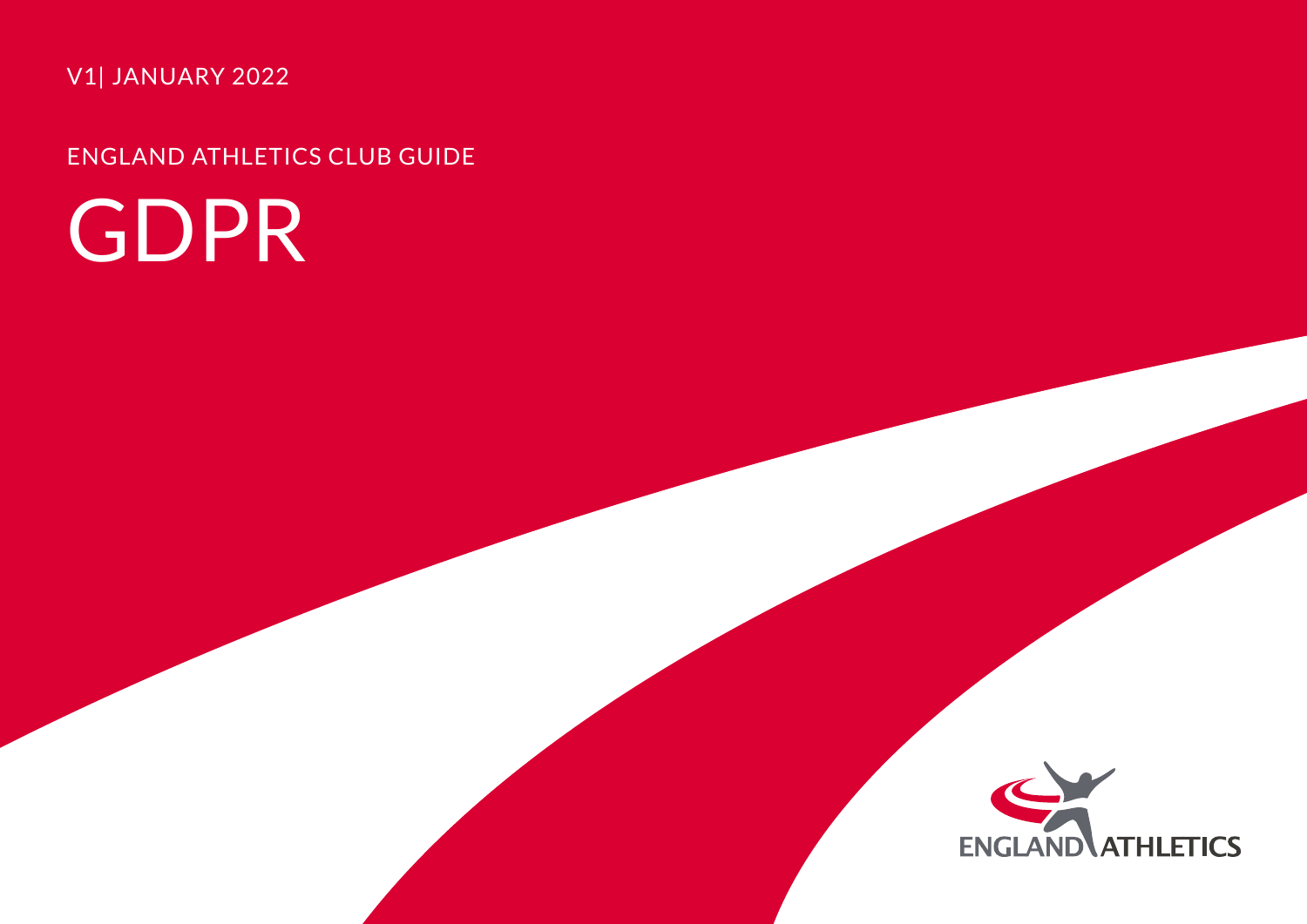## GDPR **CONTENTS**

#### **Welcome to our GDPR Guide**

This guide is intended for use by the club committee. Club committee members are responsible for supplying and maintaining guidance to volunteers within their relevant club for data capture, transfer, storage, and retention.

#### **01. Guide to GDPR**

| What is GDPR      | 04 |
|-------------------|----|
| Glossary of terms | 05 |

#### **02. How to assess your data**

| Using the Framework Register 07 |     |
|---------------------------------|-----|
| <b>Instructions</b>             | .08 |

#### **03. Managing data risks**

Managing third party processes 15 Breach notifications 17

#### **04. The Subject Access Request process (SAR)**

| <b>SAR Processs</b> | 20. |
|---------------------|-----|
| Procedure           | 21  |
| Responding to a SAR | 22  |

#### **05. The club journey**

| Stages of the club journey | 24 |
|----------------------------|----|
|----------------------------|----|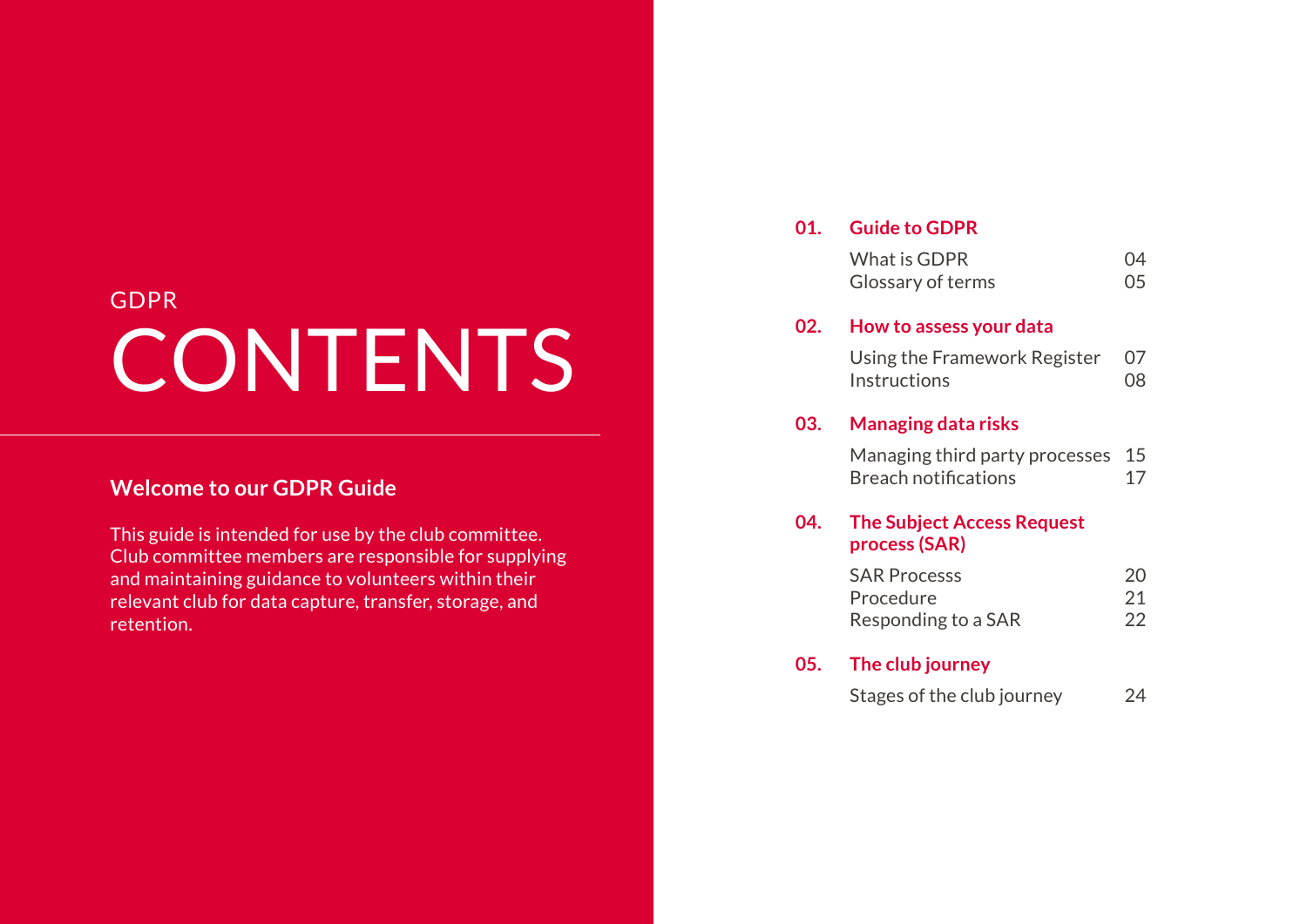ENGLAND ATHLETICS GDPR GUIDE

# 01. GUIDE TO GDPR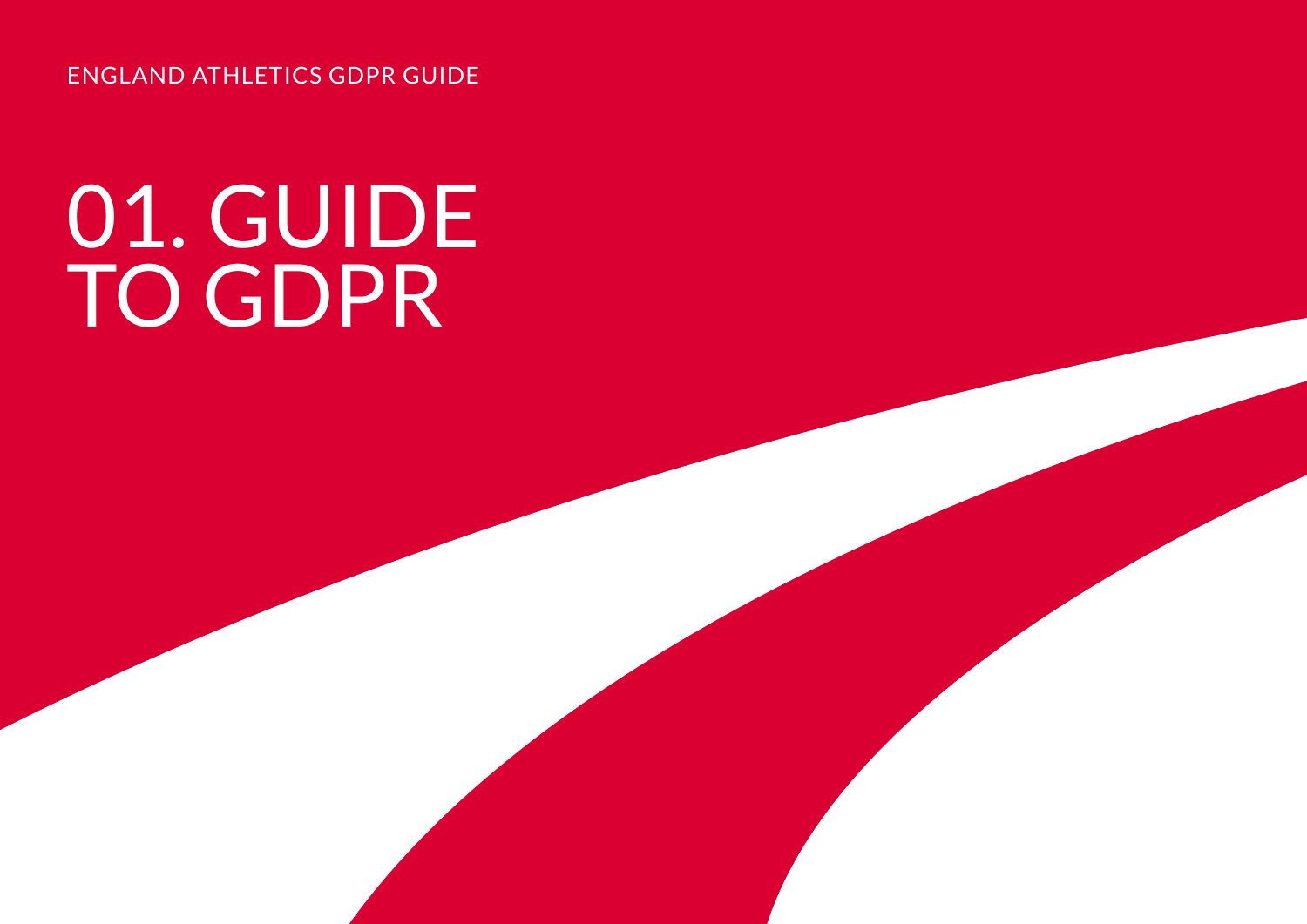## WHAT IS THE GDPR, OR GENERAL DATA PROTECTION REGULATION?

**Definition: A legal framework that sets guidelines for the collection and processing of personal information from individuals who live in the European Union (EU).** 

**What is the goal of GDPR:** To raise the standards for processing personal data, to strengthen and unify protection for individuals across the EU.<br>Twenty years ago the world was a very

different place. The reach of technology was limited, and the way organisations used and processed your personal data was very different to how they use it today. The changes that have happened over the last two decades have forced the European Union (EU) to review the old legislation and bring them up to speed with the modern era.<br>The new legislation came into force in the UK

on 25th May 2018 and will exist post-Brexit.

### **Aim of this Guide**

This guide is an educational tool and acts as a guide to the GDPR

and how it may affect your club's processes.

It includes guidance on:

- 1. The assessment of the data you control
- 2. The on-going risk management of this data
- 3. The reactive response processes that should be followed.

It has been created in partnership with Black Penny Consulting.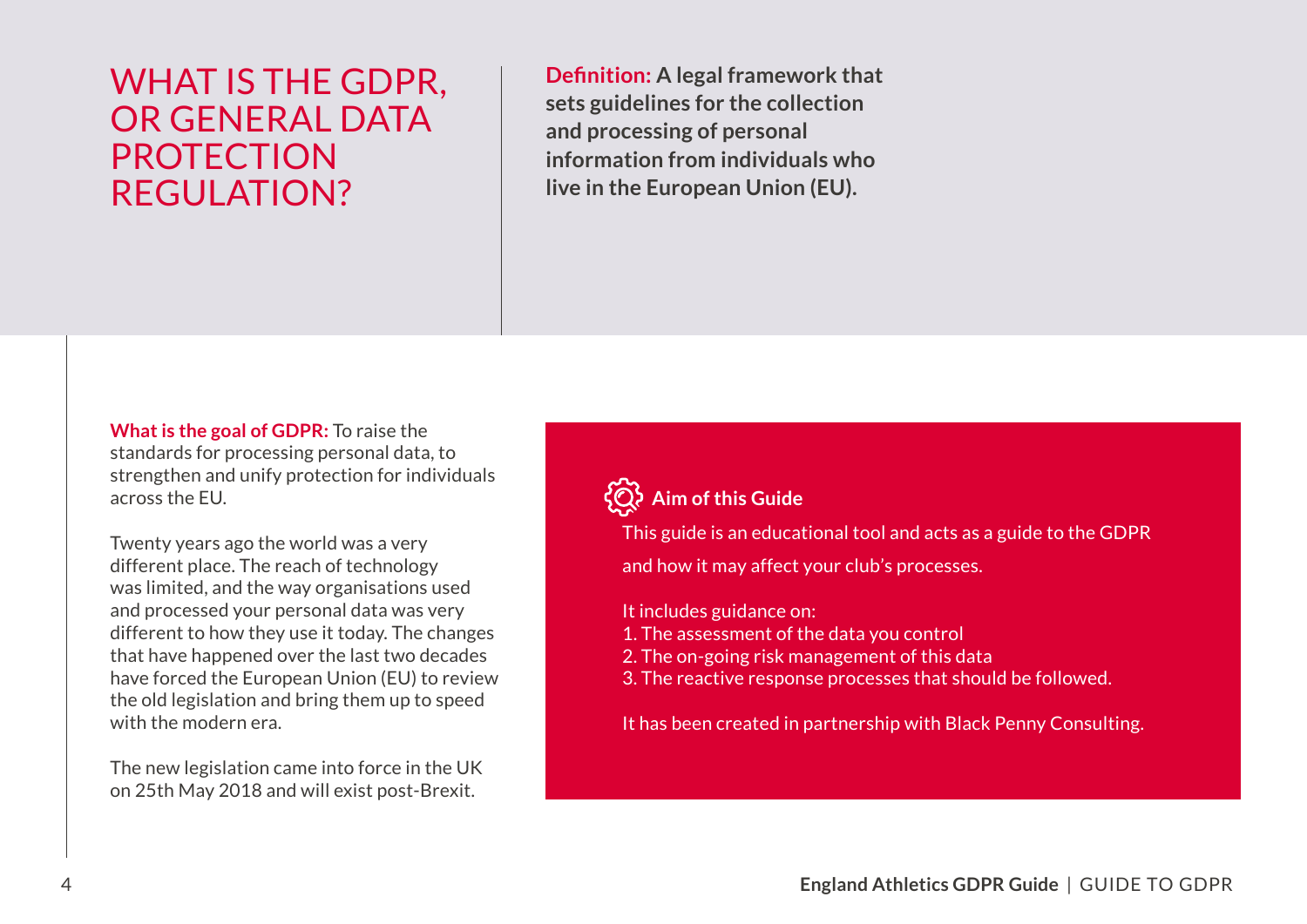## **GLOSSARY** OF TERMS

#### **Personally Identifiable information (PII) or Personal Data**

Any information that can be used to identify an individual. Examples could be names, addresses, telephone numbers right through to more sensitive types of information such as religion, ethnicity and disabilities.

#### **Data Subject**

This is an individual. For the clubs this could be athletes, coaches or parents and guardians.

#### **Data Controller**

This is the owner and user of the gathered personal data. This is anybody gathering and retaining personal data, such as the club committee.

#### **Data Processor**

This is a company, organisation or individual who processes the data on behalf of the data controller. This could be a membership management database.

#### **Lawful Processing**

The legitimate reason for holding and processing personal data, such as being necessary for performance of a contract with the athletes.

#### **Subject Access Request (SAR)**

 the club to find out what information you This is a request from an individual to hold on them. They also have the right to request that you change or permanently remove any details that you hold on them.

#### **Breach**

 files/folders. This is the loss of information. This could come from a hacker or physically losing

#### **Data Protection Officer (DPO)**

Representative for data protection duties.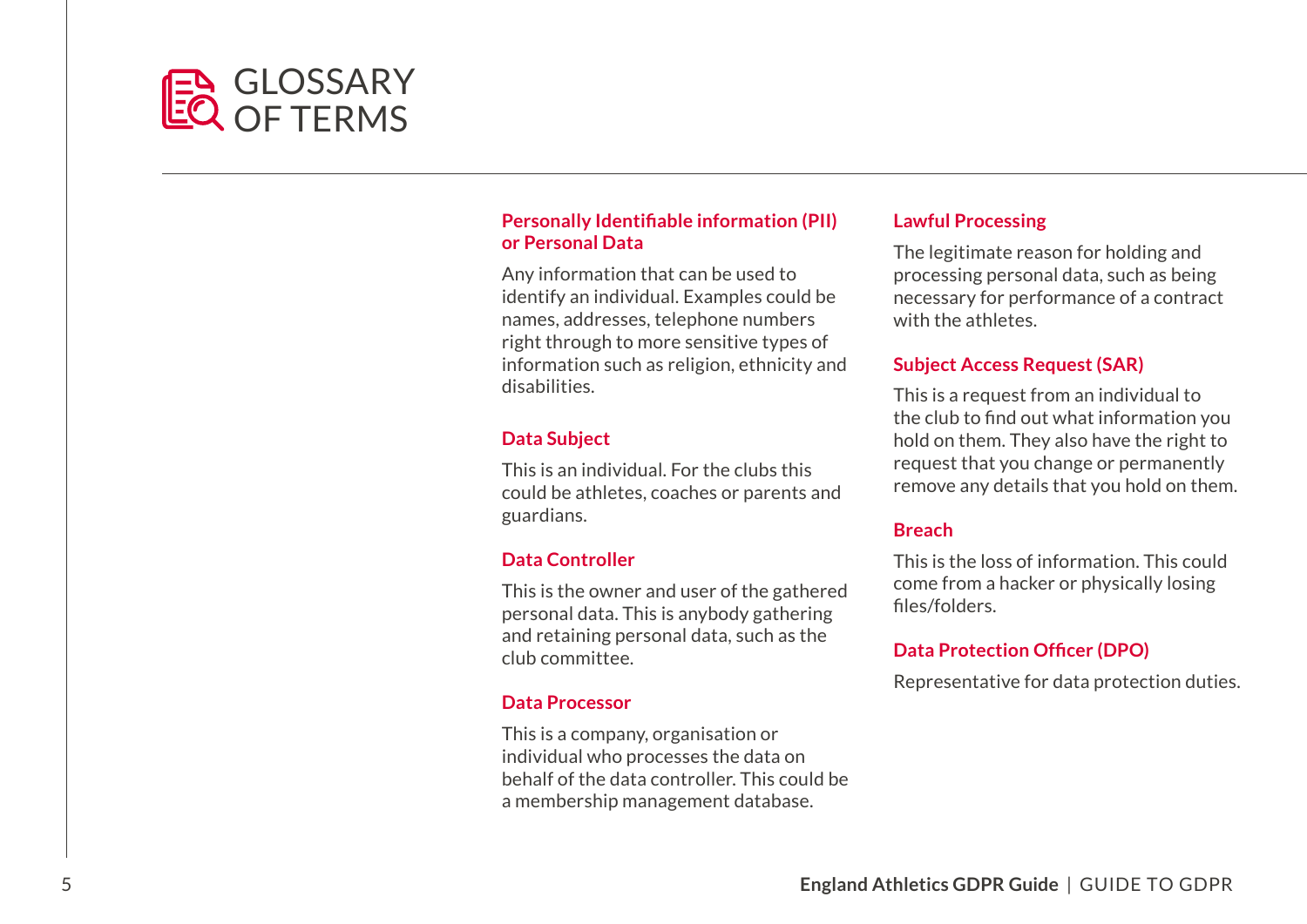ENGLAND ATHLETICS GDPR GUIDE

# 02. HOW TO ASSESS YOUR DATA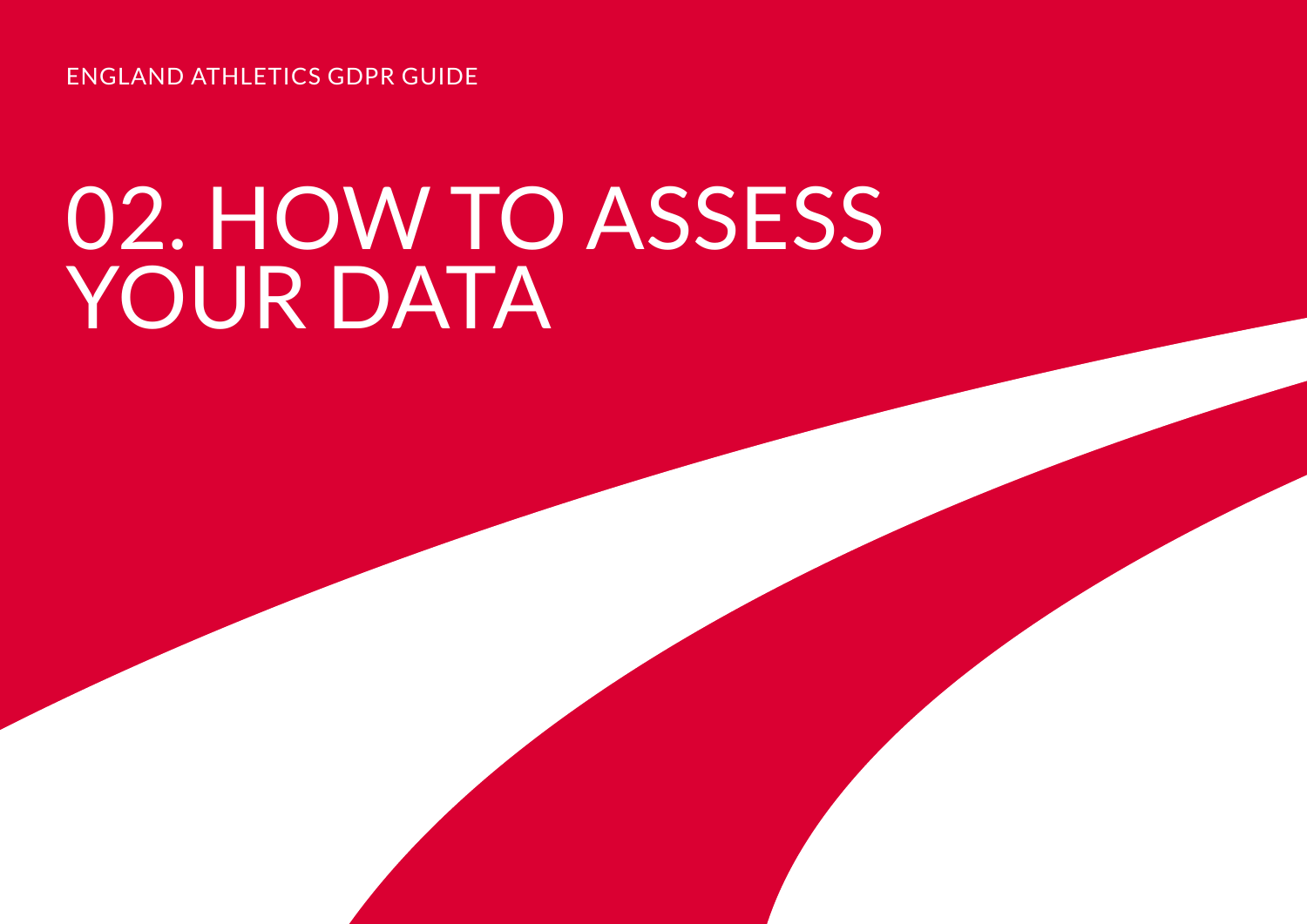## ASSESSING YOUR DATA USING THE GDPR FRAMEWORK REGISTER

#### **The GDPR Framework Register acts as an initial Privacy Impact Assessment (PIA) and a register of alignment process.**

It will also hold the detail that has been gathered on personal data use within the club.

#### **Watch the video guides on the England Athletics ClubHub.**

This series of videos will guide you through completion of the GDPR Framework Register.

**You can download the GDPR Framework Register on the England Athletics [Club Hub](http://www.englandathletics.org/resources).** 

#### **Complete the GDPR Framework ZE** Register.

The Excel document helps work out if your club needs to make any changes in order to align with the GDPR.

Use the document tabs in number sequence and follow the guidance notes in the yellow boxes.

This detail will need to be kept up to date as part of future changes and impact assessments.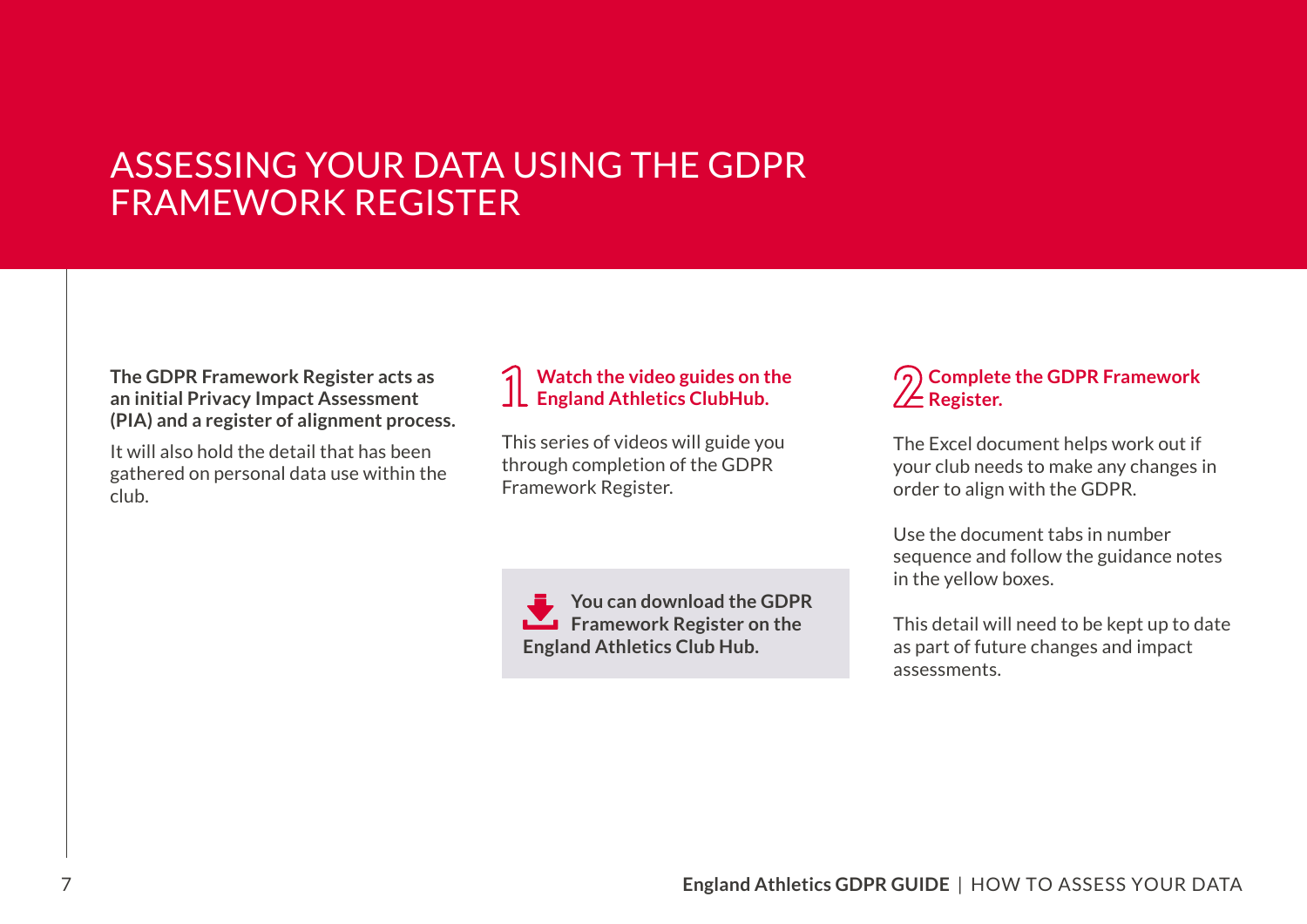## INSTRUCTIONS FOR COMPLETING THE GDPR FRAMEWORK REGISTER

#### **1. Open the GDPR Framework Register.**

**2. If the 'Enable Content' button is displayed in the top bar, press it.**

#### **3. Open the 'GDPR Alignment Checklist' tab:**

- a) This tab is to be used to capture progress of assigning tasks and completing them.
- b) Review the tasks used to measure GDPR alignment.
- c) Assign tasks as required. When assigned enter the number '1' against the task in the 'Assigned' column.
- d) When the task has been completed, enter the number '1' against the task in the 'Completed' column.
- **4. Open the 'Athletes Parents' tab, answer the following about the collection of personal data on the athletes and parents within local athletics. Where there isn't a matching answer, make sure 'Other…' is visible and add this detail in the 'Data Inventory' tab.**
- a) Review the methods of personal data collection and deselect all that do not apply.
- b) Review the methods of personal data storage and deselect all that do not apply.
- c) Review the ways the personal data can be passed on and deselect all that do not apply.
- d) Review the recipients of personal data pass on and deselect all that do not apply.

- **5. Open the 'Coach Committee Members' tab, answer the following about the collection of personal data on the coach and committee members within your club. Where there isn't a matching answer, make sure 'Other…' is visible and add this detail in the 'Data Inventory' tab.**
- a) Review the methods of personal data collection and deselect all that do not apply.
- b) Review the methods of personal data storage and deselect all that do not apply.
- c) Review the ways the personal data can be passed on and deselect all that do not apply.
- d) Review the recipients of personal data pass-on and deselect all that do not apply.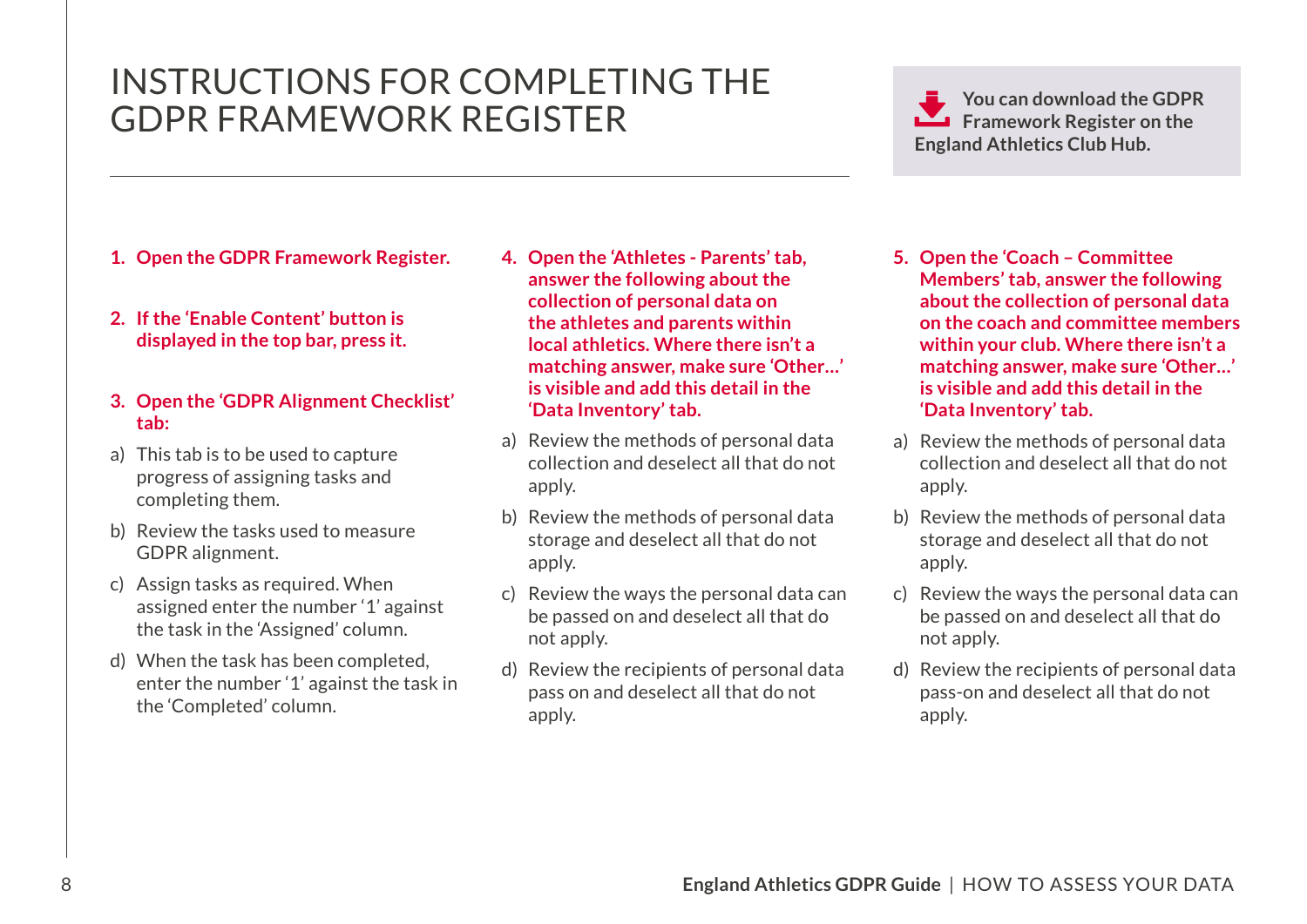- **6. Open the 'Data Inventory' tab. This sheet is designed to capture further detail on the personal data that is captured and processed as part of club activities. The sheet has been pre-populated with details that should already be applicable. If a process you use is not listed in the 'Process' column, add it to the bottom of the list:**
- a) Review the process in the 'Process' column. If this does not apply to you then simply edit the 'Comments' column and enter 'Not in use'.
- b) If incorrect, edit the direction of the process from the column labelled 'Direction'. Inbound means data coming into the club.
- c) If incorrect, edit the owner of the process from the column labelled 'Owner'. This is the person who carries out the data gathering process.
- d) If incorrect, edit the description of the process from the column labelled 'Description'. Give as much detail as possible on the activity in the process.
- e) If incorrect, select the type of data in the process from the column labelled 'What'. Personal data is classed as sensitive when it includes: religion, ethnicity, health care records etc.
- f) Select all the personnel who can access the data in this process. If there are others not on the list, add these to the 'Comments' column.
- g) Select all the methods by which the data is received and transferred in this process. If there are others not on the list, add these to the 'Comments' column. Use the detail from the '… Journey' tabs as assistance.
- h) Select all the locations where the data in this process is stored. If there are others not on the list, add these to the 'Comments' column.
- i) If incorrect, edit the purpose for the process from the column labelled 'Why'. Give further detail to justify the data collection.
- j) If incorrect, edit the detail for how long the data is retained for the process from the column labelled 'When'. Give further detail on the reasons for retaining the data.
- k) The 'Comments' column should be used as instructed above and for any further detail you feel is required to justify the data gathering process.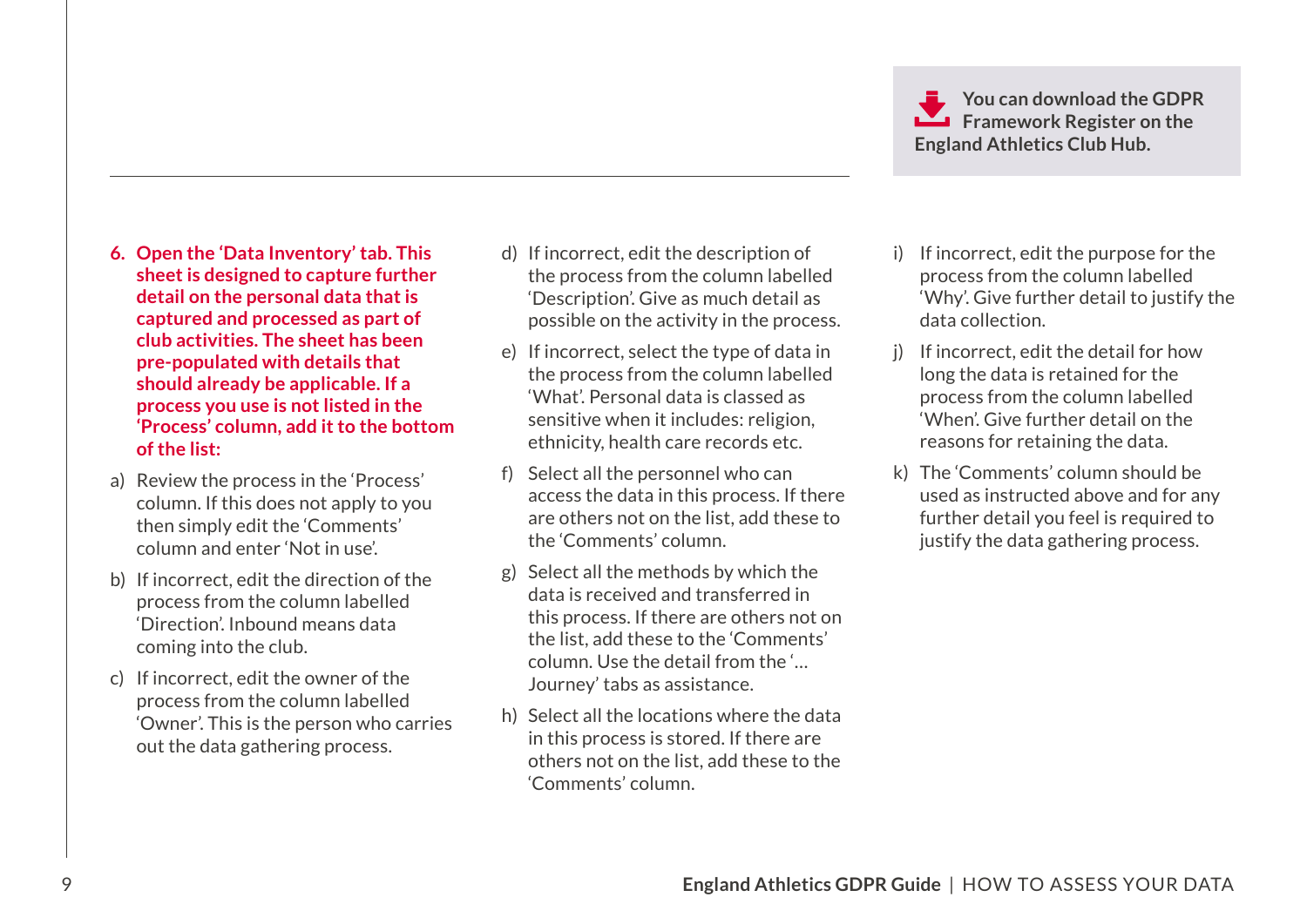- **7. Open the 'Data Security' tab. This sheet is designed to capture the data security in place for the various means of handling personal data within your club. The sheet has been pre-populated with details that should already be applicable. If a media you use is not listed in the 'Data Process Media' column, add it to the bottom of the list.**
- a) Review the Media in the 'Data Process Media' column, if this does not apply to you then edit the 'Description' column and enter 'Not in use'.
- stored, such as a filing cabinet. b) If incorrect, edit the storage of the media from the column labelled 'Data Storage'. Data storage is where data is
- c) If incorrect, edit the security of the media from the column labelled 'Security'. Security is the mechanism used to keep the data media safe.
- d) If incorrect, edit the name of the vendors of the media from the column

labelled 'Vendor'. This will be the vendor of the technology used for the media process.

- e) If incorrect, edit the description of the process media from the column labelled 'Description'. Add detail to demonstrate the security in place to protect the personal data.
- f) If incorrect, edit the risk of the process media from the column labelled 'Risks'. This column is used to capture highlighted risks, these should also be present in the 'Risk Register' tab.
- **8. Open the 'Lawful Processing Records' tab. This sheet is designed to capture the justified means by which you are capturing, using, and transferring personal data within the club. The sheet has been pre-populated with details that should already be applicable. This sheet has been partially populated from the input completed in the 'Data Inventory'**

#### **tab. If a process has not appeared as expected, add it to the bottom of this sheet.**

- a) Review the following pre-populated columns: 'System…', 'The name…', 'The purposes…', 'A description of…', 'Where possible….
- it is classified as sensitive or not. b) If incorrect, edit the data that is captured as part of the process in the column for examples of data captured. This information determines whether
- c) If incorrect, select justification code for the process in the column labelled 'Lawful Process Article'. This refers to the legal and general description of the code that can be found in the table to the right of the sheet.
- being lawfully justified. This should d) Enter the name of the approving committee member for this process also include a date of the approval.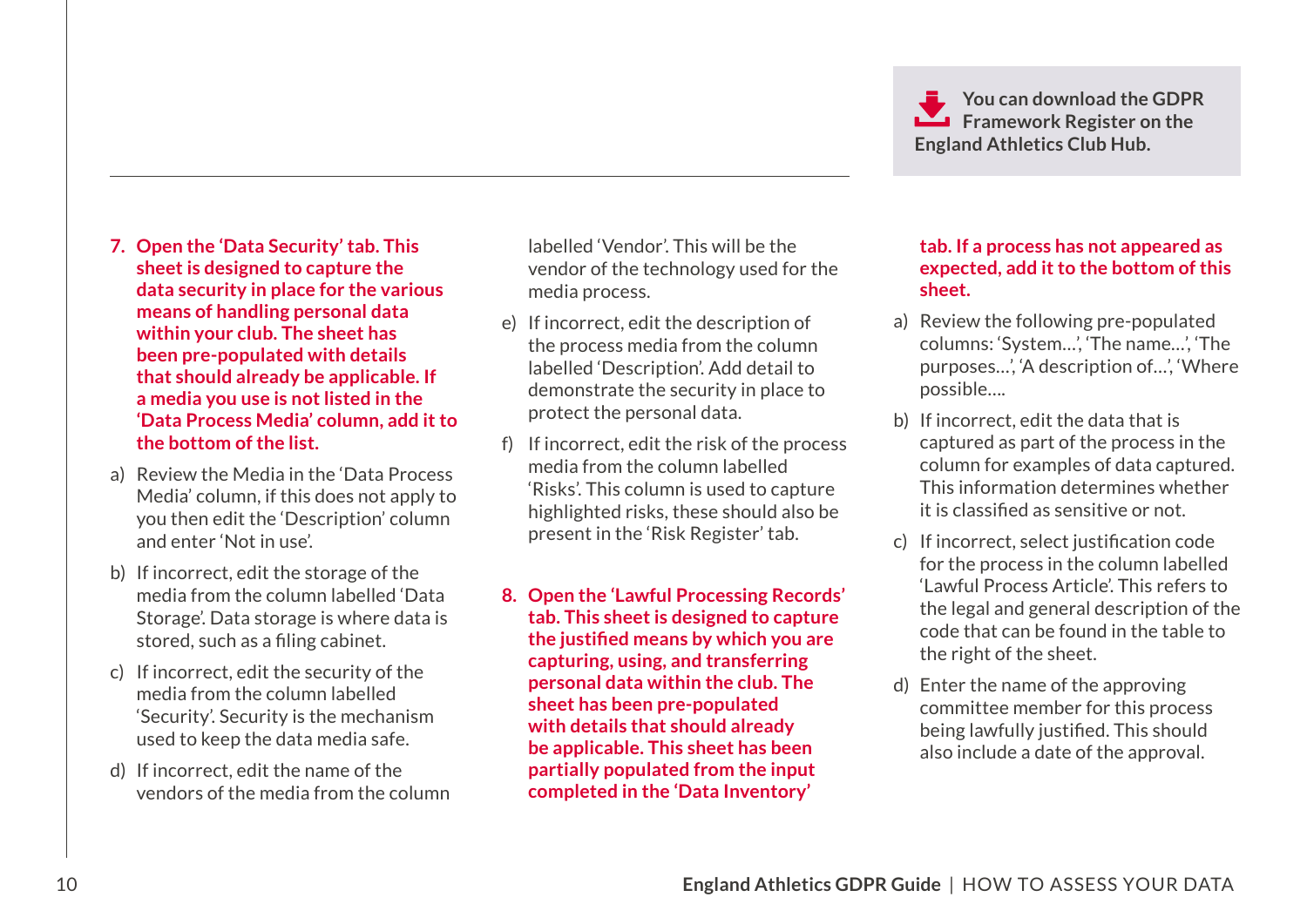- **9. Open the 'Third Party Processors' tab. This sheet is designed to capture the third-party processors that have access to the personal data within your club. These will typically be providers of technology services such as membership management software or even online cloud storage repositories. The sheet has been prepopulated with details that should already be applicable. If a third-party processor you use is not listed in the 'Third Party' column, add it to the bottom of the list.**
- a) Review the name in the 'Third Party' column, if this does not apply to you then simply edit the 'Detail' column and enter 'Not in use'.
- b) If incorrect, edit the name of the service offered by the third party from the column labelled 'Service'.
- c) If incorrect, edit the detail of the thirdparty service offered from the column labelled 'Detail'. Add further detail on the provider.
- Period'. If a period is not defined type 'Undefined' and add this as a risk to the d) Enter the period the data will be kept for in the column labelled 'Retention 'Risk Register' tab.
- e) Enter the date the contract is due for renewal in the column labelled 'Contract Renewal Date'. If this is unknown, type 'Unknown'.
- exist, then type 'Undefined' and add f) Enter 'Yes' in the column labelled 'Incident Reporting Process' if one exists between yourselves and the third-party processor. If this does not this as a risk to the 'Risk Register' tab.
- processor has confirmed their GDPR yet, then type 'Unconfirmed' and add g) Enter 'Yes' in the column labelled 'GDPR Complaint' if the third-party alignment. If this has not happened this as a risk to the 'Risk Register' tab.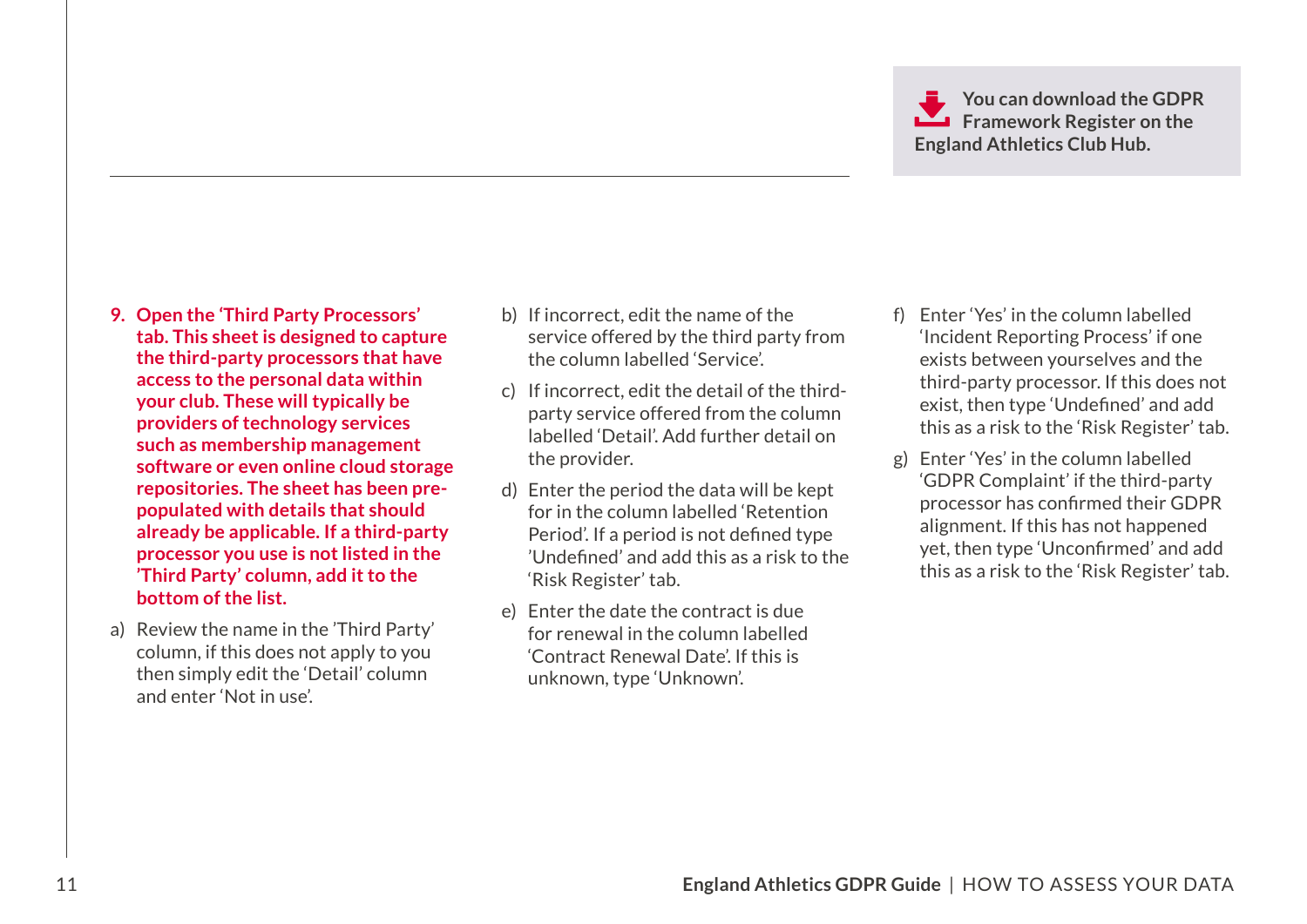- **10.Open the 'Risk Register' tab. This sheet captures the active risks associated to the personal data within your club and how specifically it is gathered, stored, and transferred. The sheet has been pre-populated with details that should already be applicable. If a risk you identify is not listed in the 'Risk' column, add it to the bottom of the list.**
- a) Review the detail in the 'Risk' column, if this does not apply to you then simply edit the 'Recommendation' column and enter 'Not Applicable'.
- b) If incorrect, edit the functional owner of the risk from the column labelled 'Functional Area'. This is the overarching responsible party.
- c) If incorrect, edit the operational owner of the risk from the column labelled 'Owner'. This will be the functional risk owner.
- d) If incorrect, edit the detail of the risk from the column labelled 'Risk'. Add further detail.
- e) If incorrect, select the risk severity from the column labelled 'Priority'. This highlights the impact of the risk.
- f) If incorrect, enter an amount estimated as the commercial exposure of mitigating the risk from the column labelled 'Cost'. This is to highlight potential cost exposure of mitigation.
- g) If incorrect, change the status of the risk as it stands currently from the column labelled 'Status'. This is to highlight the risks outstanding.
- h) Add detail of the mitigation being reviewed for the risk in the column labelled 'Mitigation'. This should include as much detail as possible to demonstrate positive steps are being taken to mitigate or accept the risks.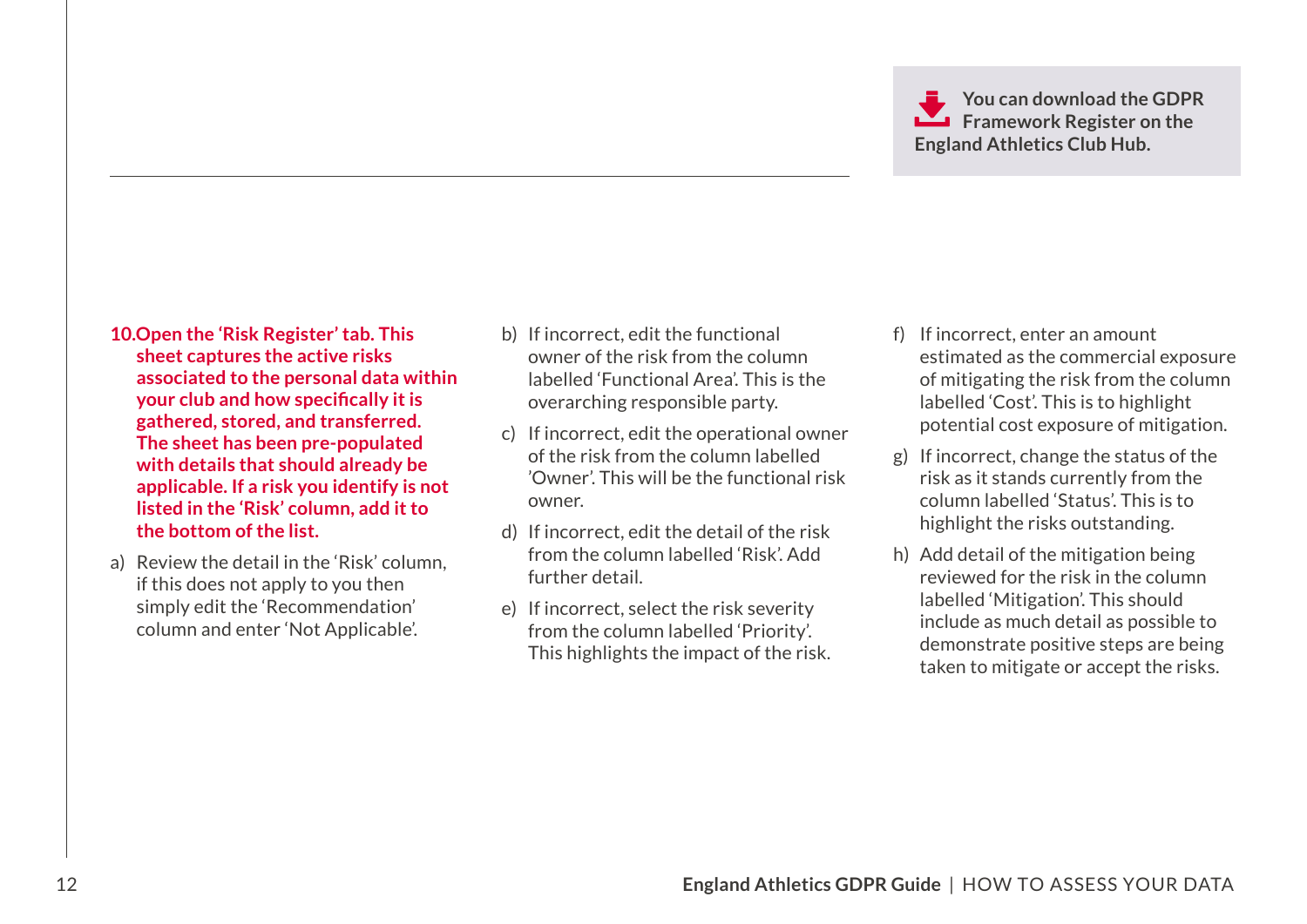- **11.Open the 'Privacy Notice Register' tab. This sheet is designed to capture the existence of privacy notices for the gathering of personal data within your club. The sheet has been prepopulated with details that should already be applicable. If a privacy notice you identify is not listed in the 'Name' column, add it to the bottom of the list.**
- a) Review the detail in the 'Name' column. If this does not apply to you then simply edit the 'Notes' column and enter 'Not Applicable'.
- b) If incorrect, edit the name of the privacy notice from the column labelled 'Name'. This is the name of the privacy notice in place, or the privacy notice that is required.
- c) Edit the date of the privacy notice issue date in the column labelled 'Privacy Notice'. This can have already passed or the date the new privacy notice will go live.
- d) If incorrect, edit the location of the privacy notice from the column labelled 'Location'. Add detail.
- e) If incorrect, edit the detail of the privacy notice from the column labelled 'Notes'. Add detail.
- Commissioner's Office (ICO). f) If incorrect, select the status of the privacy notice from the column labelled 'GDPR Ready'. This needs to indicate if the privacy notice adheres to the guidance by the Information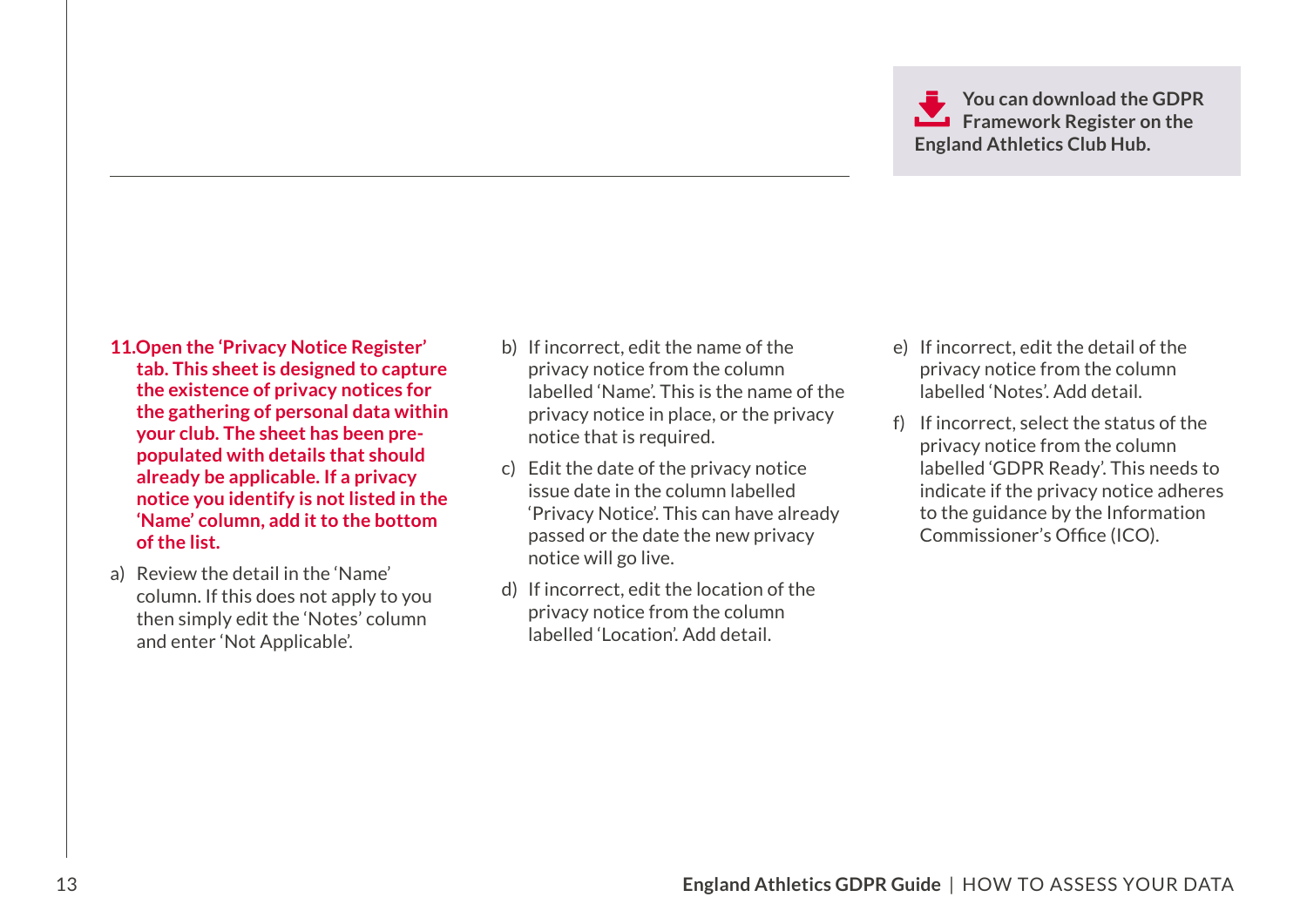ENGLAND ATHLETICS GDPR GUIDE

# 03. MANAGING DATA RISKS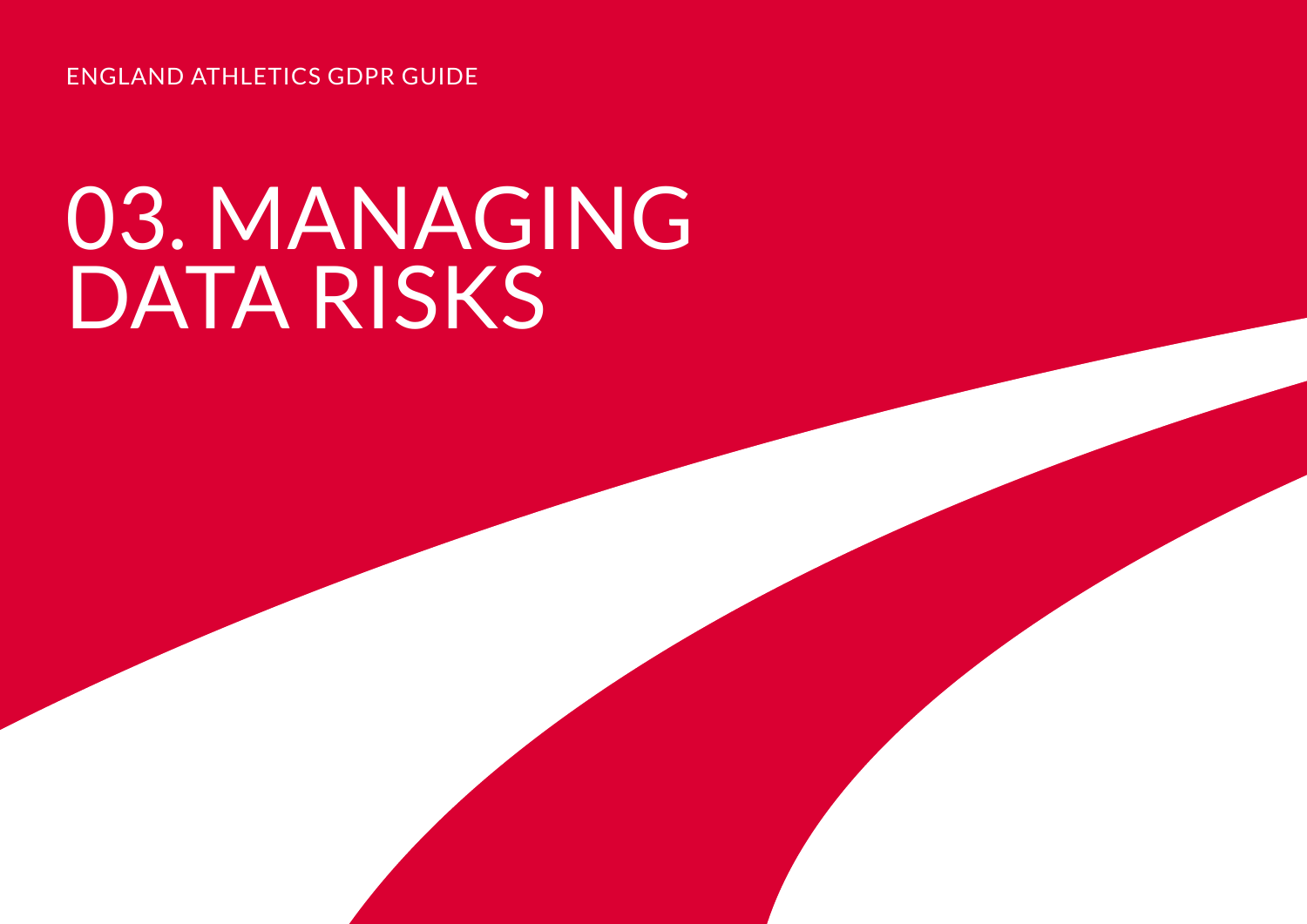## MANAGING THIRD PARTY **PROCESSES**

An obligation when aligning to the GDPR is that all third-party processors you identify have been assessed for their alignment to the GDPR.

This assessment requires them to be issued with a checklist of obligations and their response to be logged.

If a third-party processor does not acknowledge the checklist or can't align to the controls within it, you as the responsible club committee need to decide if you wish to seek an alternate provider or accept, justify, and document the risk in the Risk Register within the GDPR Framework Register.

N.B. Many large service providers, such as Microsoft and Google, have statements on their websites that address the controls in the checklist. **These providers will not need to be approached** and this should be checked in advance of sending them the checklist.

 all identified parties that do not have The checklist can be found on the following page and should be sent to statements on their websites, as part of the GDPR Framework Register completion.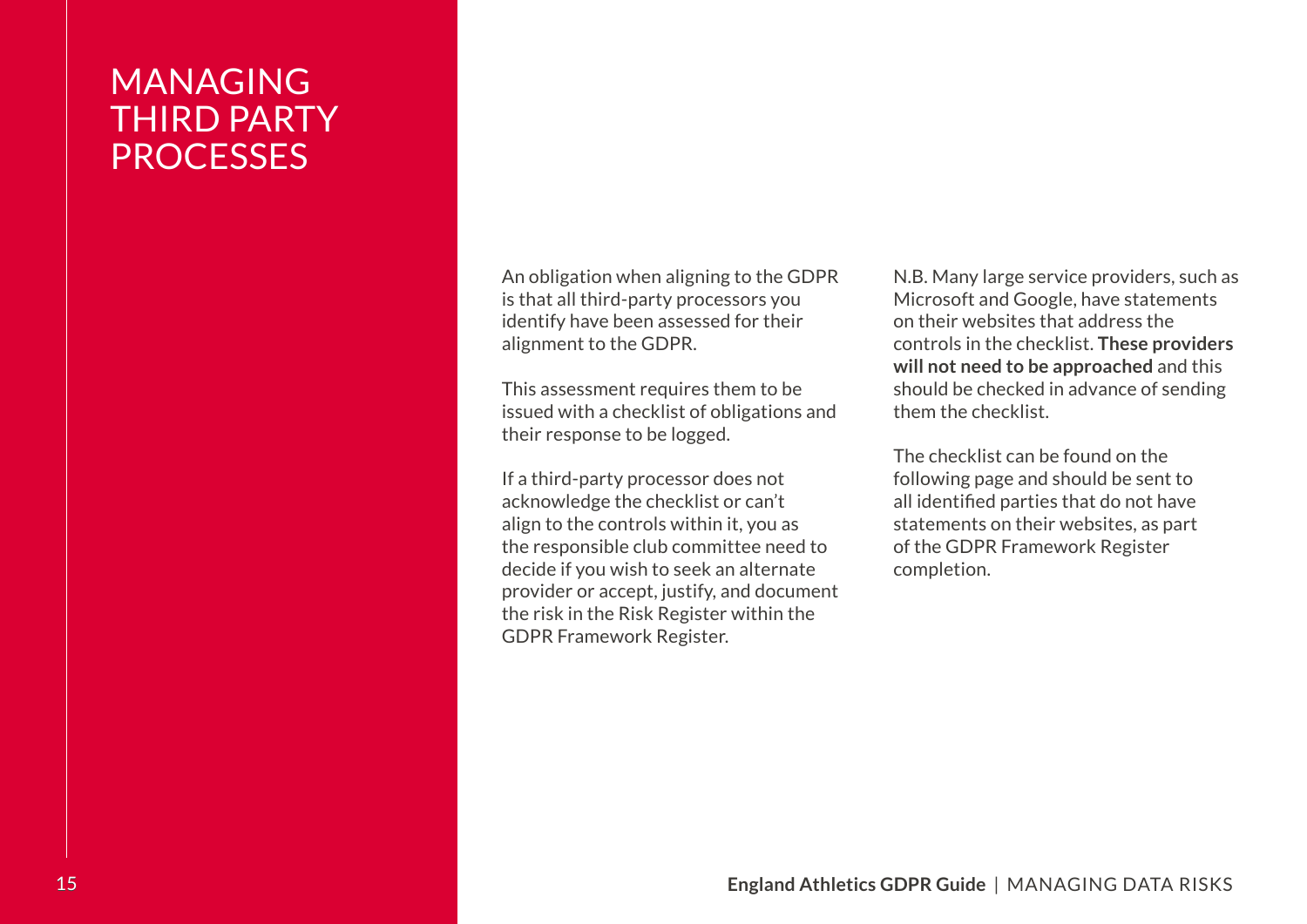## **CHECKLIST**

| <b>Requirement</b>                                                                                                  | <b>Yes/No</b> | <b>Comment</b> |  |
|---------------------------------------------------------------------------------------------------------------------|---------------|----------------|--|
| Please confirm that you are GDPR Compliant (Detail<br>relevant Technical & Organisational security measures).       |               |                |  |
| Can we search for our personal data on your systems?                                                                |               |                |  |
| Can we delete our personal data from your systems?                                                                  |               |                |  |
| Can we export our personal data from your systems?                                                                  |               |                |  |
| Do your standard contract terms include the new GDPR<br>mandatory provisions?                                       |               |                |  |
| Are you maintaining Data Processing Records?                                                                        |               |                |  |
| Do you have a documented Breach Notification Process?                                                               |               |                |  |
| Can you confirm your ability to have our personal data<br>deleted or upon termination of contract at no extra cost? |               |                |  |
| Can you confirm you offer full transparency of data<br>transfer to other parties/destinations?                      |               |                |  |
| Can you confirm you have a documented Sub-processor<br>change request process?                                      |               |                |  |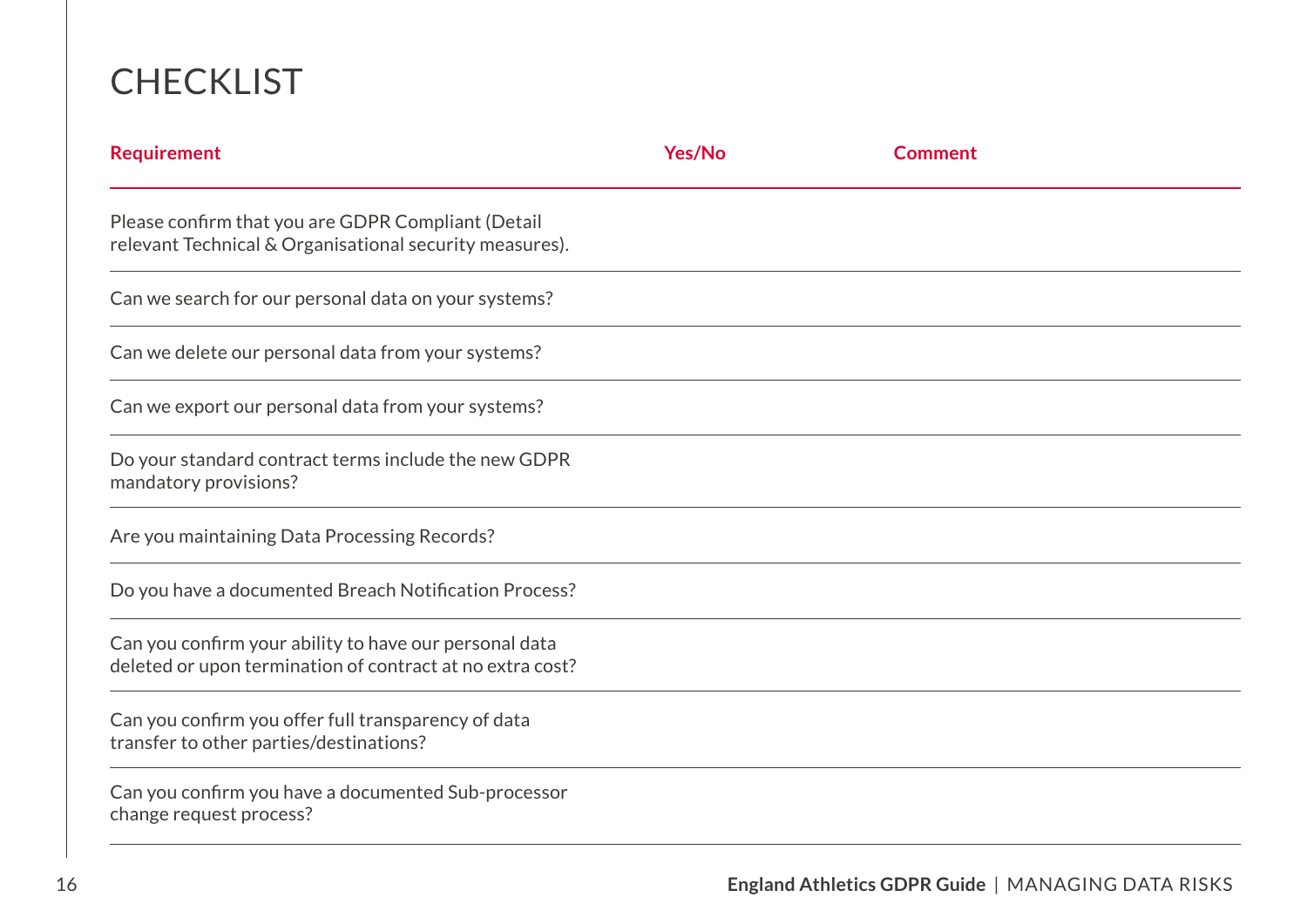## **BREACH** NOTIFICATIONS

The club committee has an obligation to assess, report and notify (if applicable) any breaches within your club.

 The 'Breach Notification Process' outlines:

- 1. Identification and assessment
- 2. Containment and recovery
- 3. Risk assessment
- 4. Notification
- 5. Evaluation and response.

This process should be followed for all reported cases of a breach.

#### **A breach can be defined as:**

- The disclosure of confidential data to unauthorised individuals
- or equipment containing identifiable personal, confidential, or sensitive • The loss or theft of portable devices data, PCs, USBs, mobile phones; laptops, disks etc
- The loss or theft of paper records
- Inappropriate access controls allowing unauthorised use of information
- A suspected breach of IT security
- Attempts to gain unauthorised access to computer systems, for example hacking
- Records altered or deleted without authorisation from the data 'owner'
- Viruses or other security attacks on IT equipment systems or networks
- filing cabinet containing confidential • Breaches of physical security for example forcing of doors or windows into a secure room or forcing open a information
- Confidential information left unlocked in accessible areas
- Insecure disposal of confidential paper waste
- Leaving IT equipment unattended when logged in to a user account without locking the screen to stop others accessing information
- Publication of confidential data on the internet in error and accidental disclosure of passwords
- identifiable personal, confidential, or • Mis-directed emails or faxes containing sensitive data.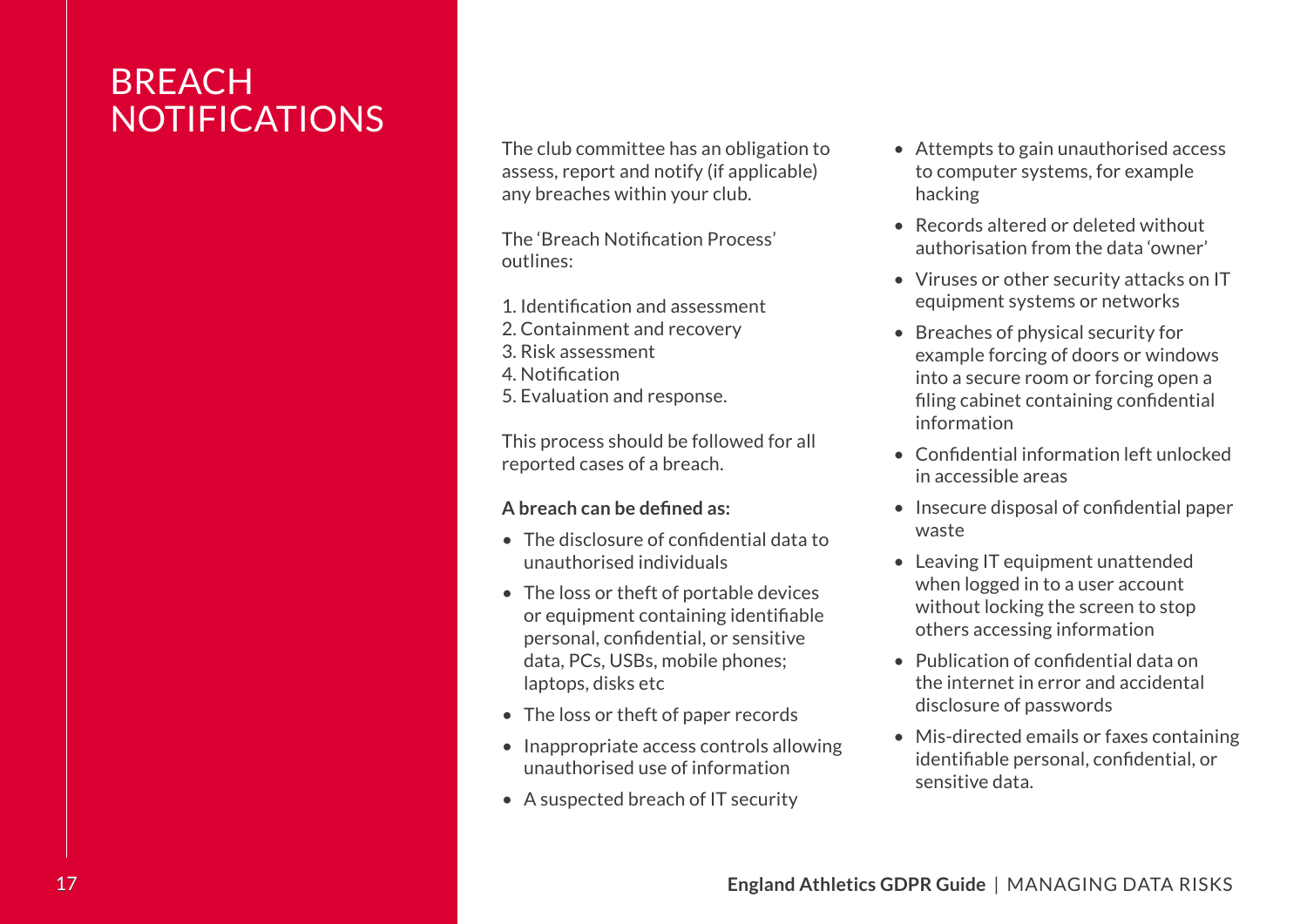Breach Notification Form. A suspected or actual breach will likely be detected by a volunteer within a group. When such a situation happens, the member should be given a copy of the

If they detect an actual breach, they must complete the form and pass it to the club committee as quickly as possible for further analysis and response as above.

 made aware within 72 hours of first **Remember:** If a breach is assessed to be a certain severity, then the ICO need to be discovering it. Further details can be found on the **ICO** website.

#### **Subject Access Request (SAR) Process**

An obligation you have as the club committee is to assess, complete and notify data subjects after a SAR.

Please see Section 04 of this guide for a step-by-step guide to managing a SAR.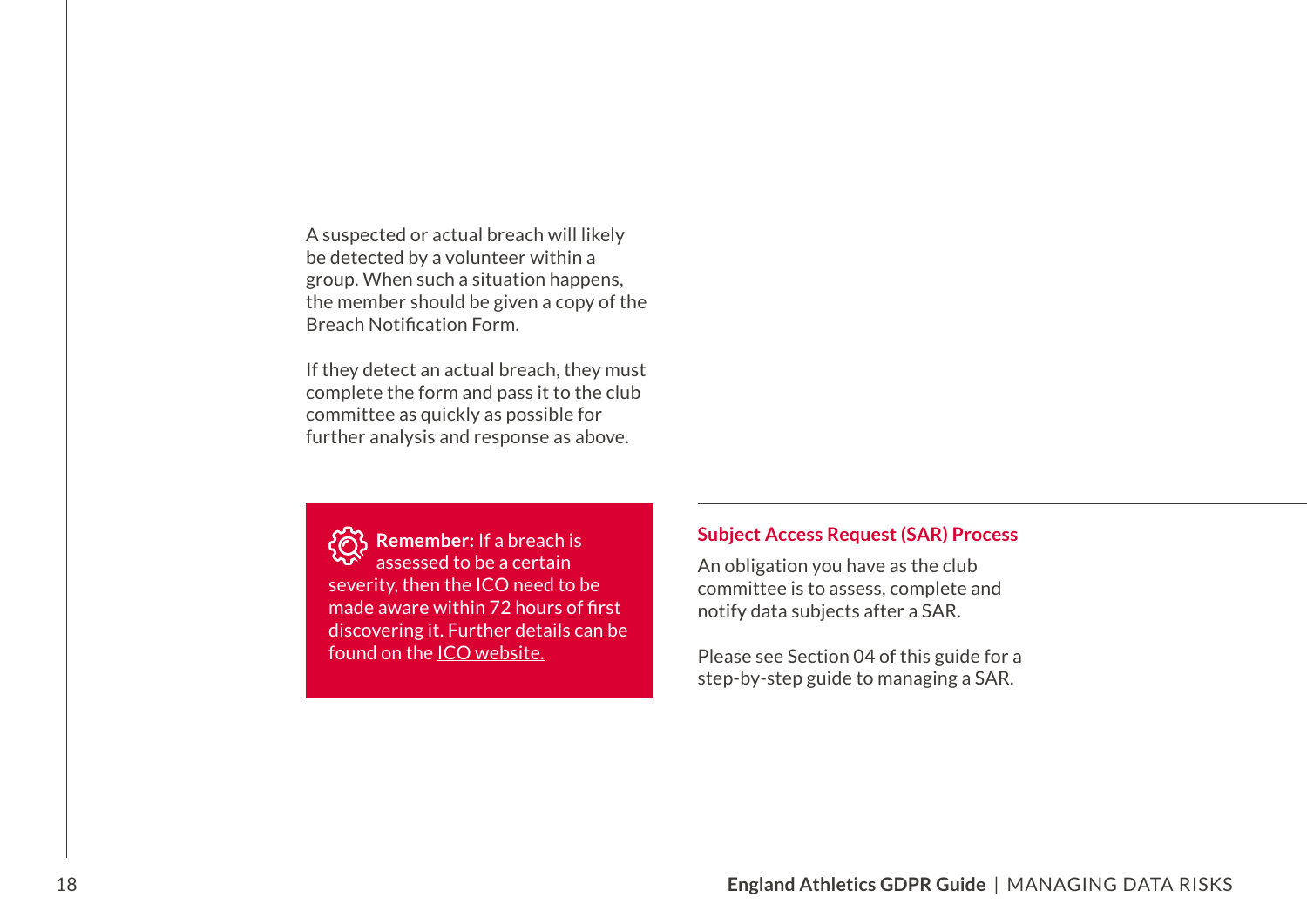ENGLAND ATHLETICS GDPR GUIDE

# 04. THE SUBJECT ACCESS REQUEST PROCESS (SAR)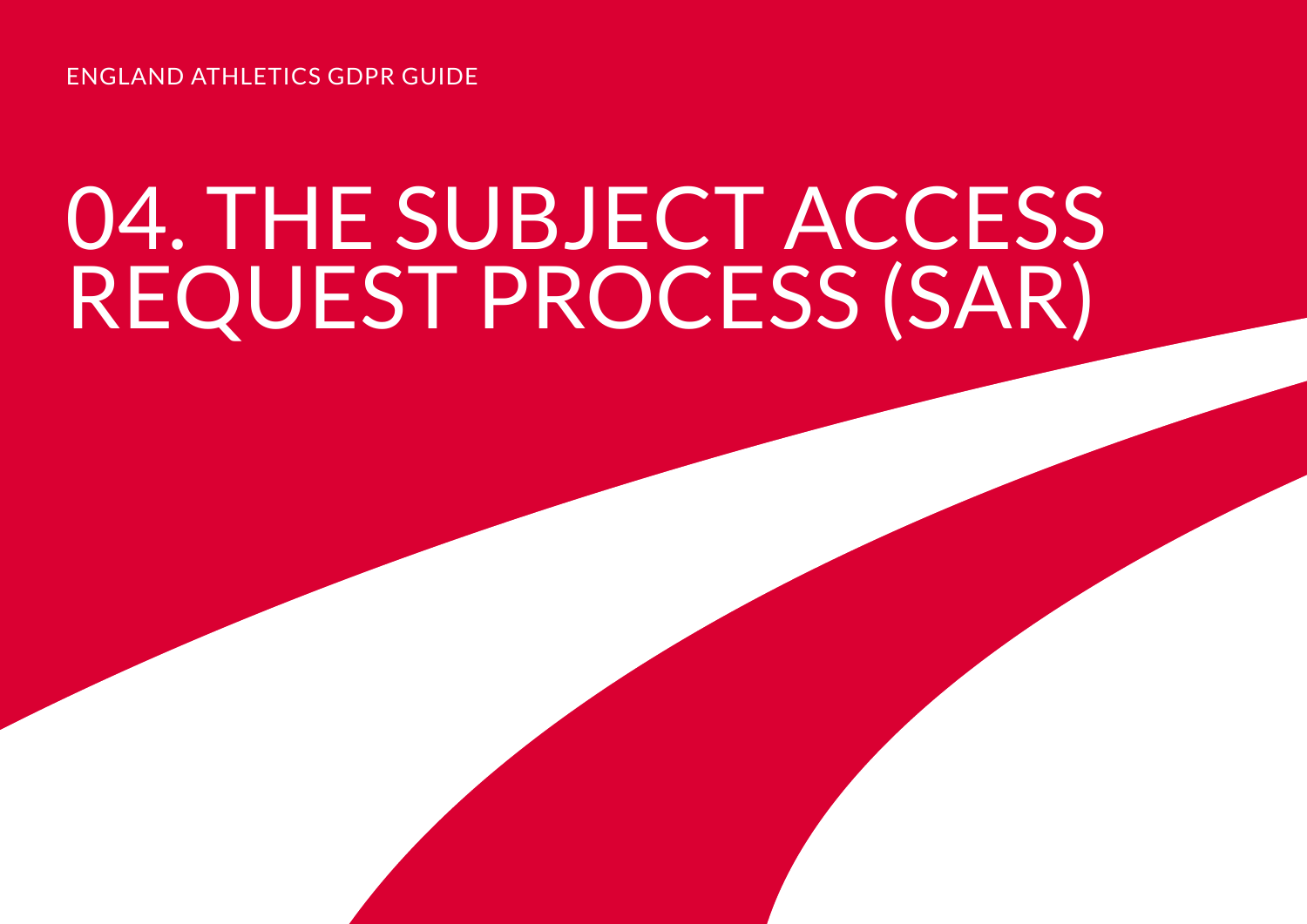## THE SUBJECT **ACCESS** REQUEST PROCESS (SAR)

**Any individual, or data subject, you hold data on is entitled to ask for that information through a process known as Subject Access Request (SAR).** 

The club committee is responsible for the application and effective working of this process, (but may need help from volunteers within the club from which the SAR has been requested).

Data subjects have the legal right to know whether you are processing any personal data about them and, if so, to be given:

- The purposes of you processing the data on them
- The categories of personal data concerned, personal or sensitive
- The recipients to whom the personal data has been or will be disclosed, particularly if in international organisations
- Where possible, the envisaged period for which the personal data will be

stored, or, if not possible, the criteria used to determine that period

- from the controller rectification or • The existence of the right to request erasure of personal data or restriction on processing of personal data concerning the data subject or to object to such processing
- The right to lodge a complaint with a supervisory authority
- Any available information as to the source if you were not the originating data collector
- making, including profiling. Detail • The existence of automated decisionneeds to be available on what technologies are used here and what result this has on the data subject and their data.

曾 The response to the data subject needs to be within one month, postverifying their identity and the scope of the request. This can be extended by a further month, followed by one more month if the request cannot be completed in time - but notice must be given to the data subject on the extension and the reason why.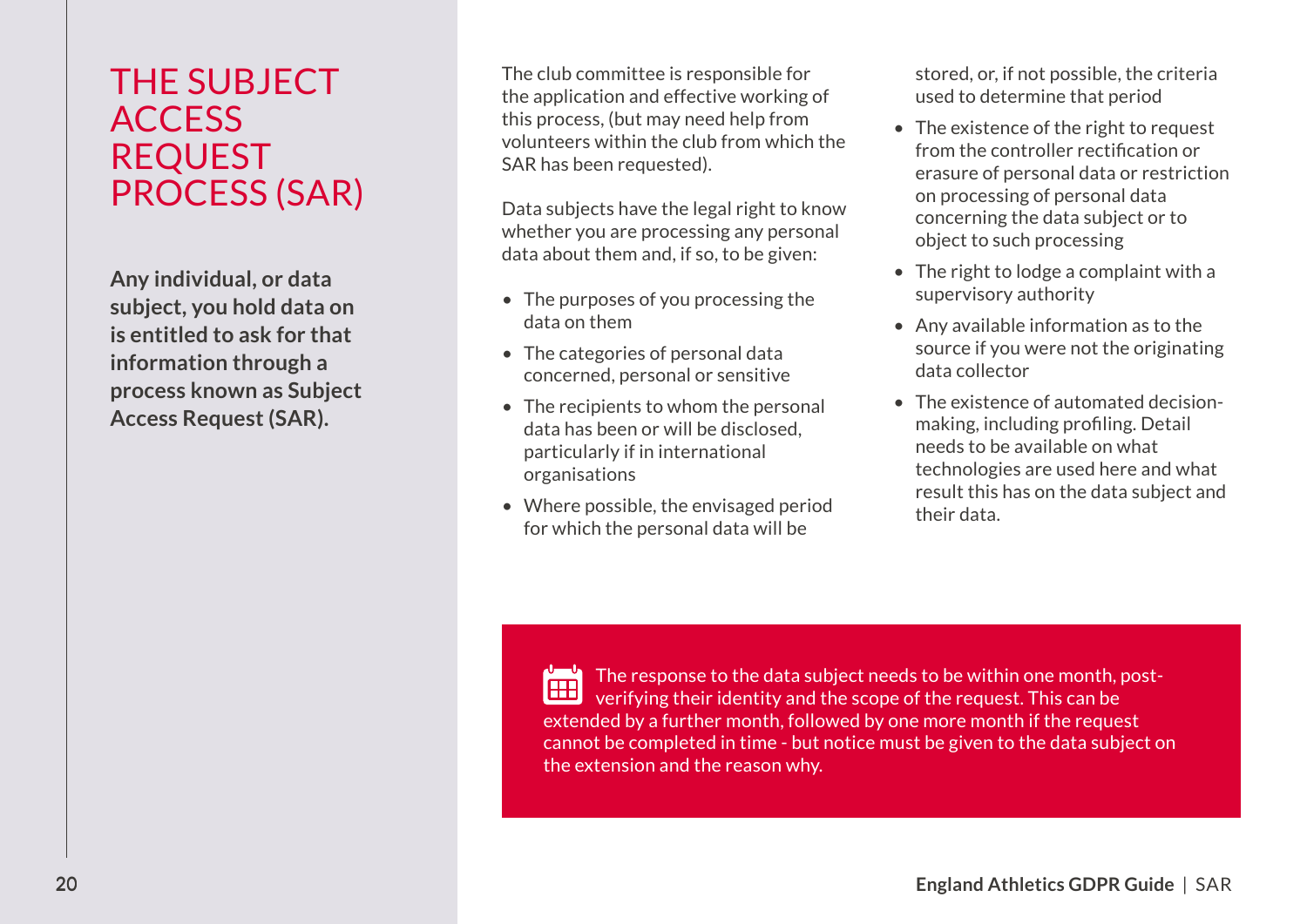## **Discovery**

Discovery will entail either:

- Collecting the data specified by the data subject, or
- relevant filing systems (manual files) in the club, including all • Searching all databases and all readily available back up and archived files.

 that identifies where all club data is It is suggested that the club committee maintain a data map stored to make it easier and quicker when undertaking searches.

## **PROCEDURE**

**It is suggested that club committees follow this procedure and use the forms detailed within the steps when processing Subject Access Requests:** 

## **Application**

Data subject to provide request scope, or complete SAR Form. A copy of this can be found in the [Club](http://www.englandathletics.org/resources)  [Hub](http://www.englandathletics.org/resources).



## **Identity Evidence**

 passport/driving license (Signature The data subject must provide proof of identity in the form of a current to be cross-checked) or security questioning.

## **Request Logged**

 The date by which the identification checks, and the specification of the data sought must be recorded in the SAR Register in the GDPR Framework Register.

## **Discovery**

The club committee discovers all instances where the data subject's personal data is present.

**b** Response

The club committee responds to the data subject in electronic format and response logged.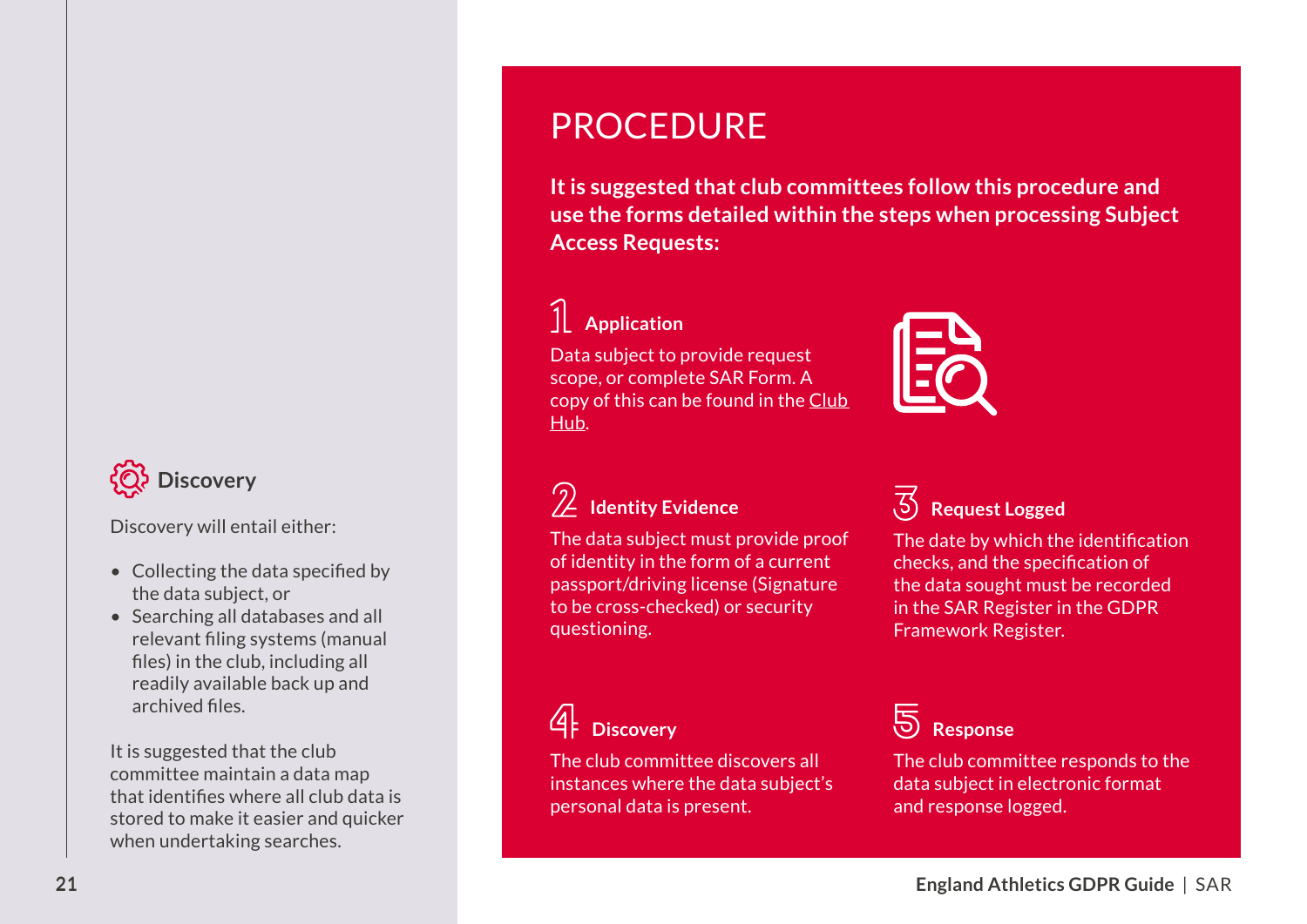RESPONDING The club committee is responsible for reviewing all provided documents to<br>check whether any third parties are identified in it and for either omitting **check whether any third parties are identified in it and for either omitting** TO A SAR **or redacting identifying third party information from the documentation, or obtaining written consent from the third party for their identity to be revealed.** 

If the requested data falls under one of the following exemptions, it does not have to be provided:

- Crime prevention and detection
- Negotiations with the requester
- Information used for research, historical or statistical purposes • Negotiations with the requester<br>
the cate on which the information is<br>
e Information used for research,<br>
historical or statistical purposes<br>
professional privilege.<br>
professional privilege.<br>
<br> **England Athletics GDPR Gui** 
	- Information covered by legal professional privilege.

The information will be provided to the data subject in electronic format unless otherwise requested and all the items provided are listed on a schedule that shows the data subject's name and the date on which the information is delivered.

 all personal data or confidential In all cases care should be taken to redact or censor information that the data subject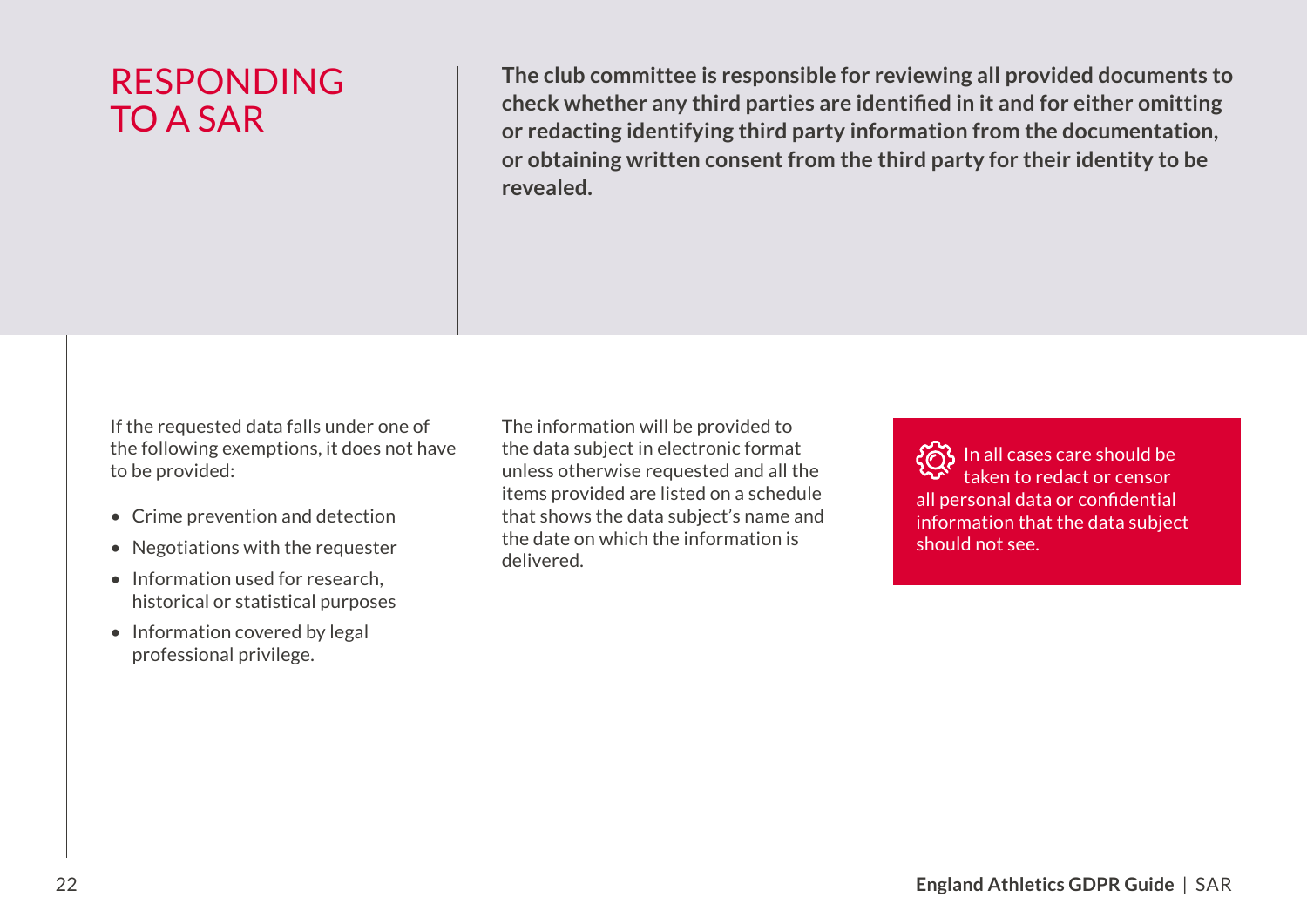ENGLAND ATHLETICS GDPR GUIDE

# 05. THE CLUB JOURNEY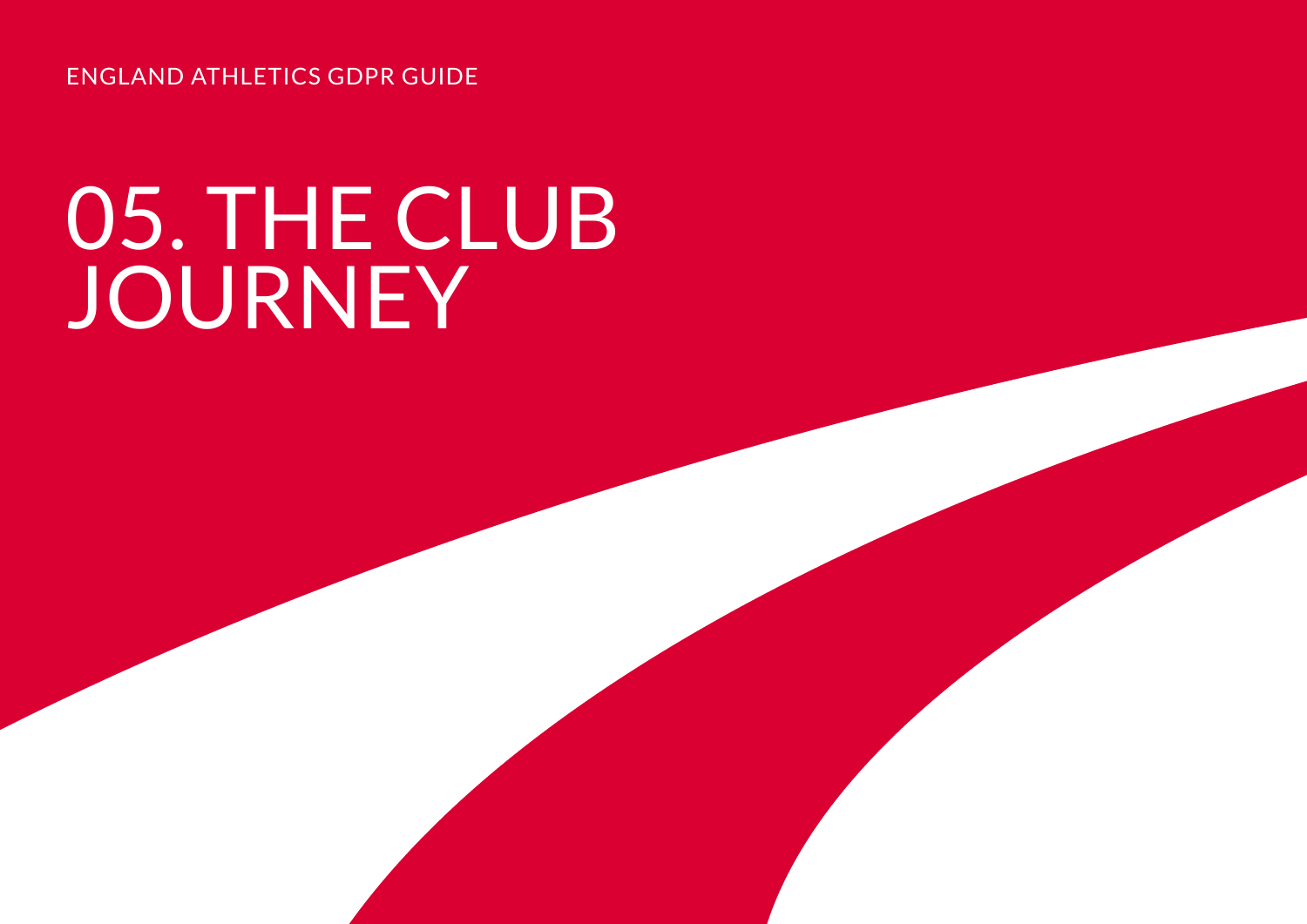## STAGES OF THE CLUB JOURNEY

**This table details the stages of the club journey when England Athletics collects and processes personal data on athletes, their parents, club committee members and coaches.** 

**It also includes a brief outline of its significance in terms of GDPR.** 

#### **Club committee member or coach joining**

New committee members and coaches pass their personal data to you via:

- **• E-mail**
- **• Face to Face**
- **• Registration Form.**

The gathering of information from a new committee member or coach is required for the **performance of the contract**  between you and them but care needs to be taken to keep these communications private, especially when **personal data** is shared, such as in the Joiners Form, which may contain **sensitive data**.

### **New athletes joining form**

The new athletes joining form is used to capture information on the athlete to convert them to an active member, this could be via:

- **• E-mail**
- **• Web Form**
- **• Paper Form.**

 the first data capture exercise for a new The new athletes joining form will be athlete. The form itself needs to consider and inform of data use:

- **• Purpose** what are you going to do with it
- **• Limit** it only includes what you need
- **• Retention** delete when no longer required
- **• Secure** special care taken in storing
- **• Transfer** who receives this data.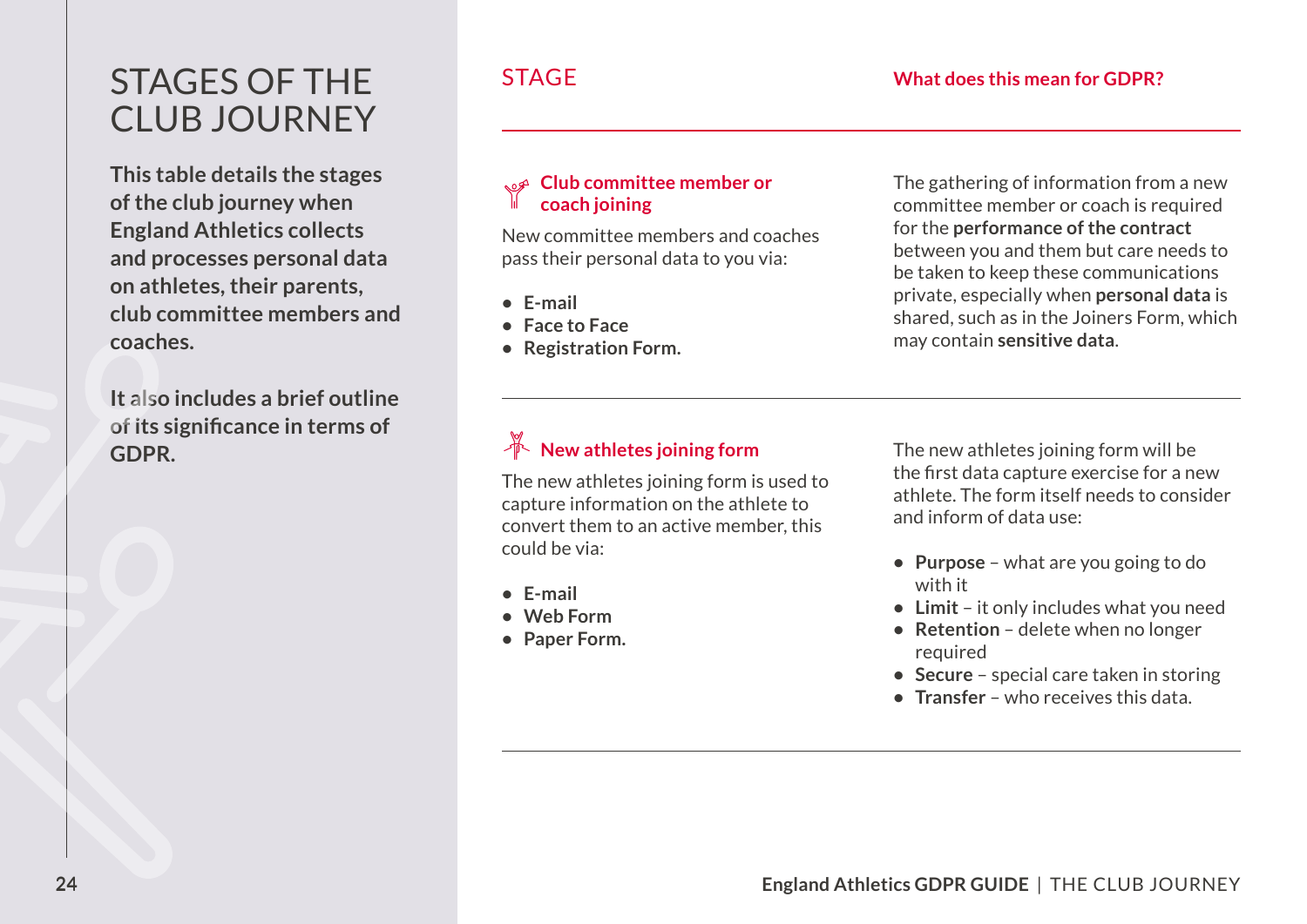#### **Active member**

The athlete and parent/guardian are now a main filing system such as a active within the club.

 and/or paper-based records. During this The athlete data will probably be stored in a main filing system such as a membership database, Excel sheets on local laptops period you need to consider:

- **• Third party processors**  holding data on your behalf, such as membership databases
- **• Accuracy** keep data up to date
- **• Data privacy**  how secure is the data.

#### **Fundraising**

 specifically for equipment and event The club requires funding to offer the services for athletes and parents, funding.

 the first data capture exercise for a new The new funders joining form will be donor. The form itself needs to consider and inform of data use:

- **• Purpose** what are you going to do with it
- **• Limit** it only includes what you need
- **• Retention** delete when no longer required
- **• Secure** special care taken in storing
- **• Transfer** who receives this data.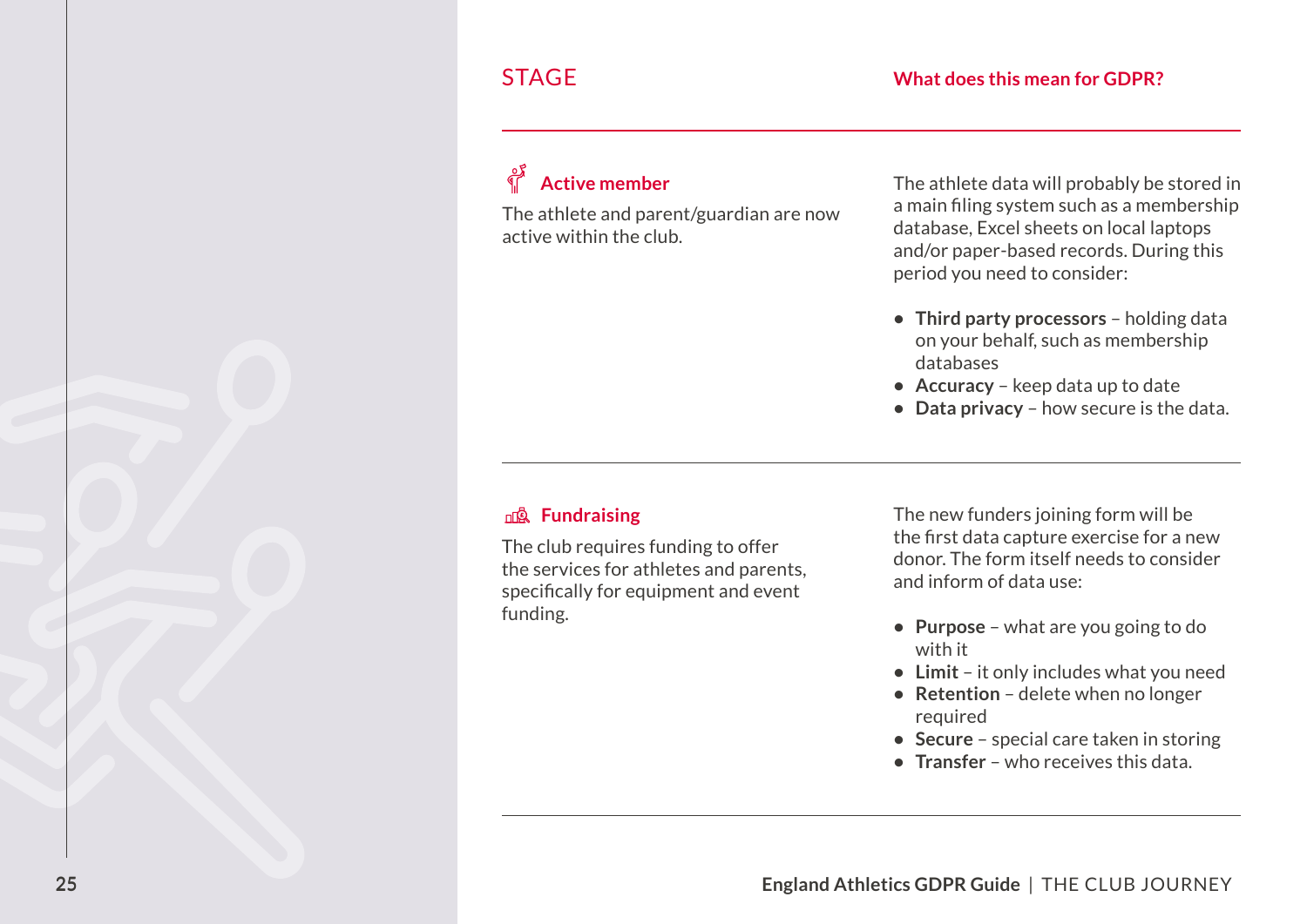### **Events and competitions**

Events and competitions are held frequently for the athletes. These can be:

- **• Race meetings**
- **• Social events.**

These events can require further data gathering, such as Guardian Consent and Health forms.

When further data gathering is being completed you need to consider:

- **• Purpose** what are you going to do with it
- **• Limit** it only includes what you need
- **• Retention** delete when no longer required
- **• Secure** special care taken in storing.

 you already have on file and only capture This activity should consider what data what is necessary.

#### **Club surveys**

Athletes' data may be presented to the club committee to allow for statistical analysis. This may include:

- **• Religion**
- **• Ethnicity.**

Transfer of personal data of any kind needs to be handled with due care, especially with details considered **sensitive**, such as ethnicity and religion. In all cases the purpose of the transfer should be well understood and documented with techniques such as **anonymising** the data being used.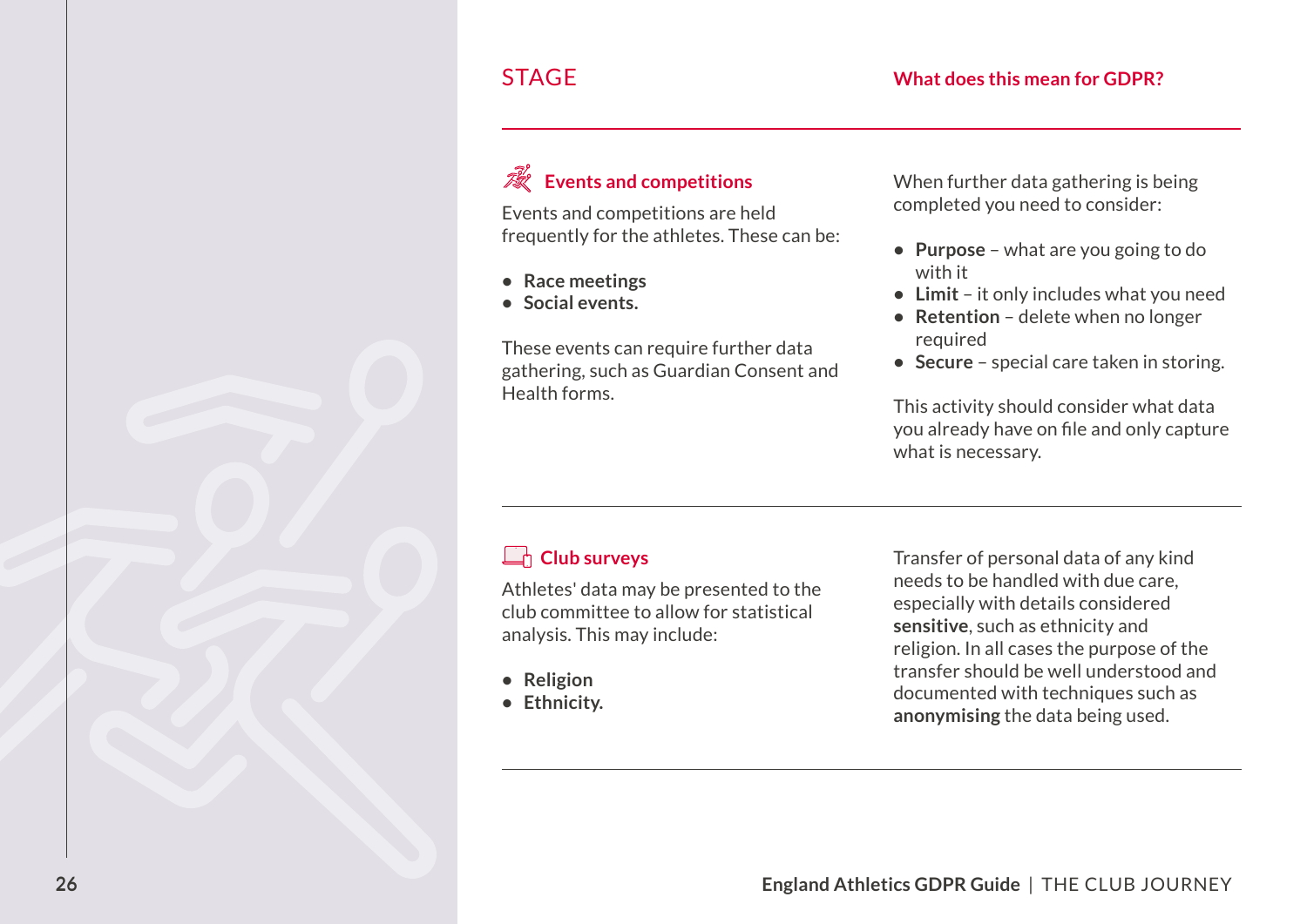## **Register**

At every training session and competition the coach has an obligation to take a register of the athletes attending the session.

Registration of athletes for each meeting is good practice from a safeguarding perspective. What this does highlight though is the importance of the following:

- Accurate data on the athletes
- Maintaining a log of attendees but retaining strong data protection, such as use of digital data as opposed to paper records and a minimised data set purely for attendance.

### **Comms**

 for weekly training, upcoming events/ Part of being a club committee in athletics is the requirement to keep the athletes and parents updated. These updates are competitions and general club news.

 parents is essential for the fluent for fulfilling your role. However, this advertising, unless they have specifically Communication to the athletes and operation of the club. The GDPR recognises these types of communications and categorises them as necessary communication should only be for the purposes of the club and not for further opted-in**.**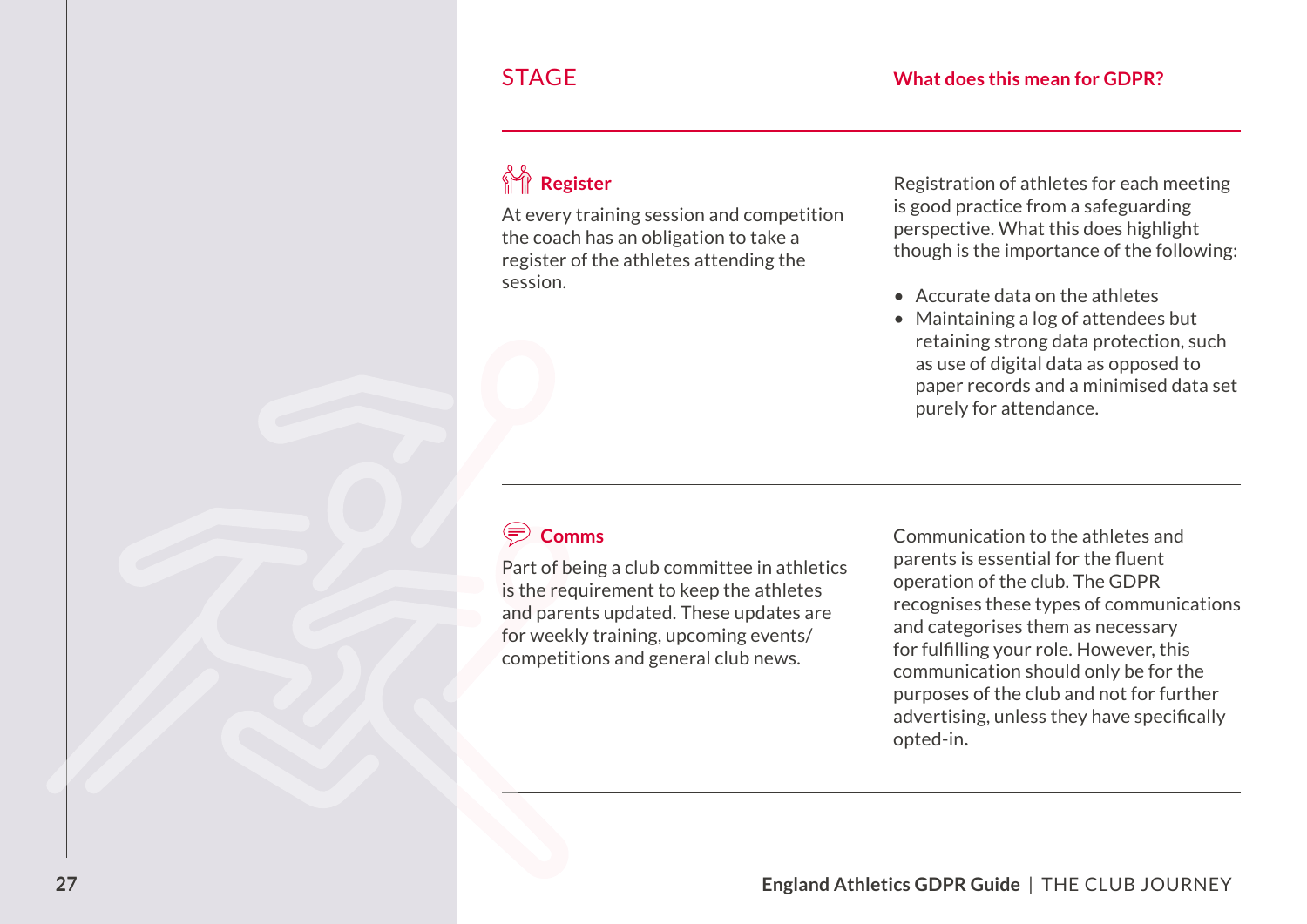### **Waiting Lists**

When the club reaches capacity the coach or club committee maintain a list of athletes and their parents to keep in contact when space becomes available. This communication could be via e-mail or telephone conversation.

 All personal data should have a defined When data is being held due care needs to be taken in the storage. In addition, the information being held needs to be **accurate** and **minimised**. If at any time the athlete or parent wishes to leave the waiting list their data should be deleted fully if not required for further purposes. and appropriate retention period for its storing.

### **Breach**

It may occur that personal data is disclosed externally accidently or removed from the club via malicious means. Athletes and parents may also exercise rights they have over their data you hold.

In the event of a **breach**, via malicious means or through accidental disclosure, the **data controller** is obligated to do the following:

- Report the **breach** to the **DPO**
- Complete a **Breach Response Form.**

In the event an athlete or parent requests their data to be **deleted**, **updated** or **disclosed,** the data controller has one month to complete the request if not deemed excessive.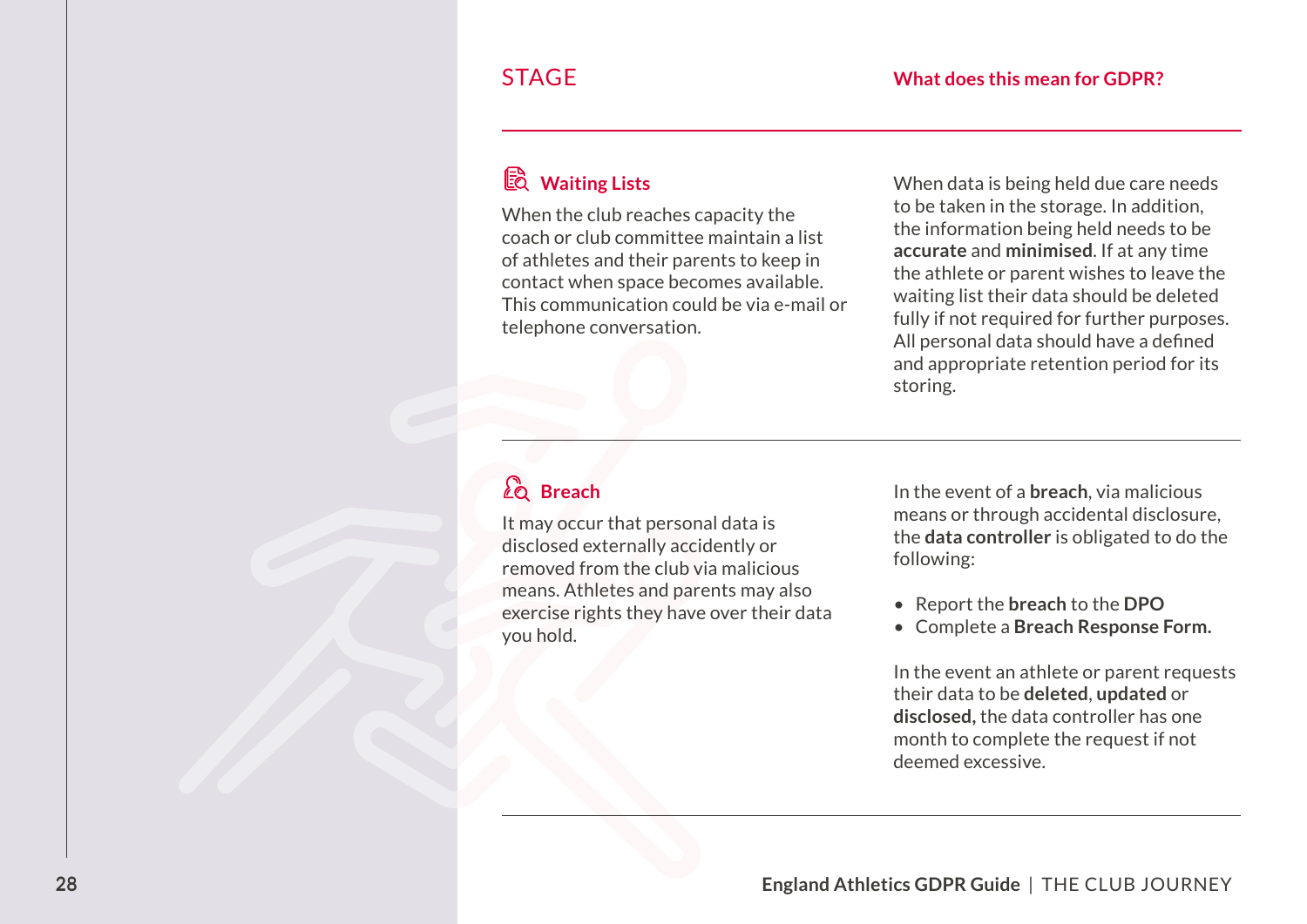## **Leavers**

From time-to-time athletes, coaches and committee members leave the club. This means that their association with the club ceases and as part of this the club sets the data held on the individuals as archived.

When the individual wishes to leave the club, the data held on them needs to be archived and consideration needs to be given to:

- **• Limit** it only includes what you need
- **• Retention** delete when no longer required
- **• Secure** special care taken in storing
- **• Transfer** who receives this data.